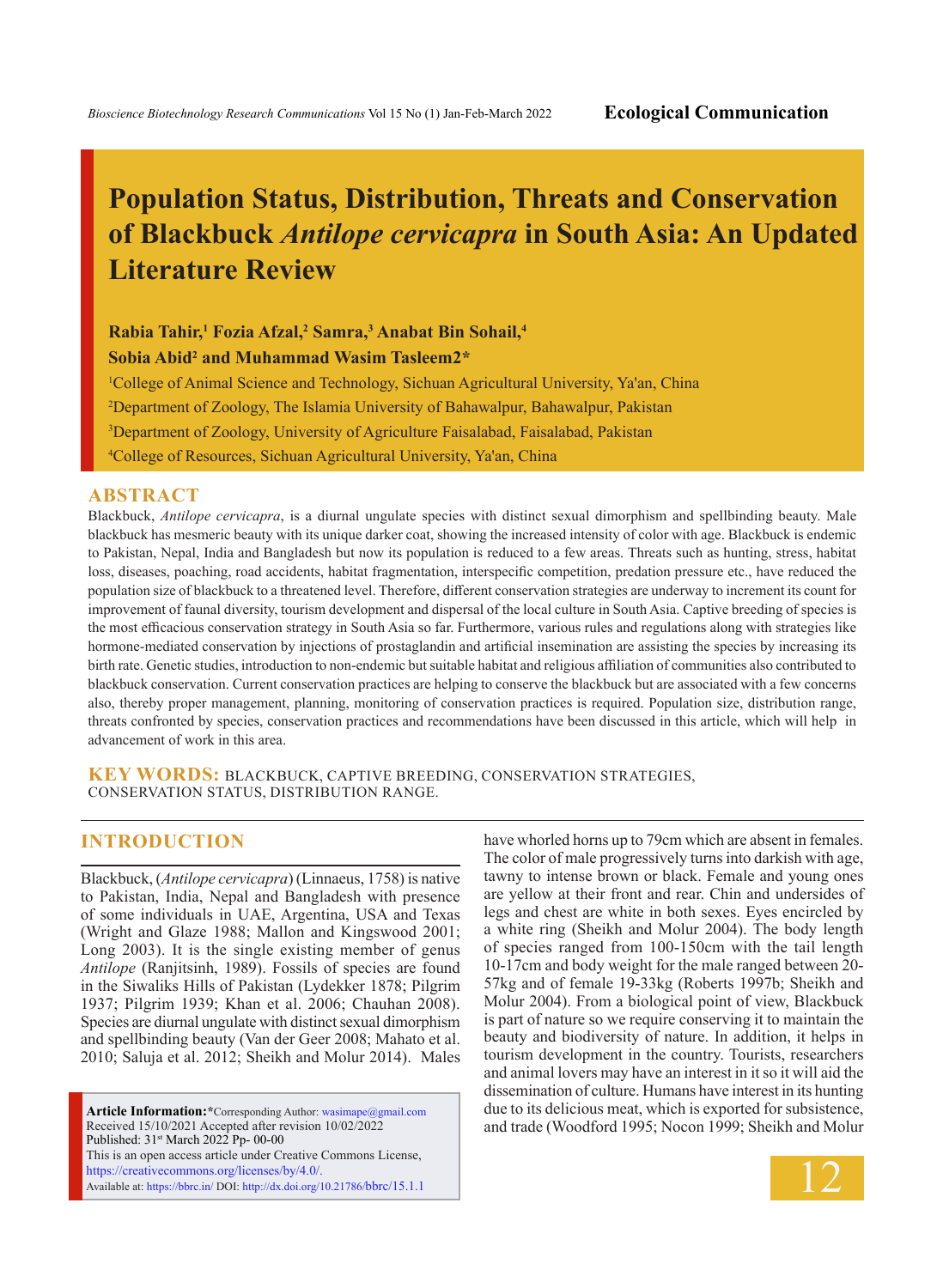2004). Species performs a negative role by damaging the crops, mainly sorghum and millet that induce the farmers to kill them (Jhala 1993; Nocon 1999; Behera and Mohanta 2019; Meena et al. 2020).

Open grassland, dry thorn scrub, scrubland, and sparsely forested area, as well as agricultural edges, where it is sometimes spotted feeding in fields, are all habitats for this species as indicated in table 1. Because blackbuck require water on a daily basis, distribution is limited to locations where surface water is available for the most of the year. Blackbuck are grazers by nature, but they browse when grasses are few, forcing them to rely more on leaf litter, flowers, and fruits. They are mostly sedentary, however during the summer they may travel greater distances in search of water and food (Tahir et al. 2021).

| Table 1. Habitat preferences of Blackbuck (IUCN, 2017) |               |          |                                     |  |  |  |
|--------------------------------------------------------|---------------|----------|-------------------------------------|--|--|--|
| Habitat                                                | <b>Season</b> |          | <b>Suitability Major Importance</b> |  |  |  |
| Forest (Subtropical/Tropical Dry)                      | Resident      | Marginal |                                     |  |  |  |
| Grassland (Subtropical/Tropical Dry)                   | Resident      | Suitable | <b>Yes</b>                          |  |  |  |
| Desert (Desert $-$ Hot)                                | Resident      | Marginal |                                     |  |  |  |
| Artificial / Terrestrial (Arable Land)                 | Resident      | Suitable | No.                                 |  |  |  |
| Artificial / Terrestrial (Pastureland)                 | Resident      | Suitable | N <sub>0</sub>                      |  |  |  |

Blackbuck's spatial detectability and density distribution rise significantly with grassland size, habitat openness, and grass biomass, but drop significantly with Prosopis cover, shrub cover, proportion of woodland, and distance to water, demonstrating their negative effect on the blackbuck. Furthermore, Prosopis cover reduces the area of grassland, habitat openness and grass productivity, all of which are important positive predictors of blackbuck density distribution. Thus, alien invasive species has a deleterious impact on the native blackbuck population. This highlights the importance of eradicating or regulating invasive species like *Prosopis juliflora* in order to save the endemic blackbuck in the long run (Rathore 2017; Rajput et al. 2019; Arandhara et al. 2021). Constant monitoring of blackbuck sociality will aid in understanding of population distribution, formulation and implementation of successful conservation strategies for this rare species (Jyoti 2021).

As case study of Hisar region of India, where 1715 blackbucks observed the mean group size of 13.19 and 29.66 mean crowding value during 2017-2019 (Jyoti 2021). Likewise, 7134 blackbucks observed at Odisha, India with herd size of 19.49 varying with seasons and mean group size for blackbuck was 13.84 with crowding value of 31.31 at Haryana, India for 941 blackbuck members (Debata 2017; Rai 2019). Although blackbuck have vanished from many regions due to habitat loss from agricultural usage and hunting, they are reappearing in several protected areas in South Asia and Vishnoi-dominated areas in Rajasthan and Haryana at India (Rahmani 2001; Jyoti 2021).

Converting dense scrub and woodland to grassland and agriculture expands the amount of appropriate habitat available. Due to excessive hunting, blackbuck numbers reduced over the twentieth century, and while they are now protected, some blackbucks are still shot illegally (Mallon and Kingswood 2001). In South Asian countries, blackbuck is legally protected and can be found in a number of protected places. Likewise, species is also protected by different laws established in different south Asian countries (Sheikh and Molur 2004; Jyoti 2021).

Threats such as hunting, stress, habitat loss, diseases, poaching, road accidents, habitat fragmentation, interspecific competition, predation pressure etc., have reduced the population size of blackbuck to threatened level. Hormonemediated conservation, genetic studies and introduction to non-endemic but suitable habitat also contributed to blackbuck conservation. Current conservation practices are helping to conserve the blackbuck but associated with few concerns also, thereby proper management, planning, monitoring of conservation practices is required. Thereby, distribution range, population size, conservation status, threats to blackbuck, conservation struggles and recommendations are accounted in the text. Review article will act as limelight for taking further steps for conservation of blackbuck and focus over research lack as identified.

**Distribution of Blackbuck:** Previously, Blackbuck could be found practically everywhere on the Indian subcontinent at south of the Himalayas. But now, their range shrank, and they are now observed to get extinct in Bangladesh and Pakistan. Blackbuck has been introduced to Texas and Argentina and found extant there currently as indicated in Figure 1 (IUCN 2017). Blackbuck have been found in the Terai and adjacent areas of foothills in Nepal (Wegge 1997). Species also found at single small, isolated location of Blackbuck Conservation Area (BCA), Nepal at grassy areas having semi-arid environment (Mallon and Kingswood 2001; Bashistha et al. 2012).

Other protected areas enlisted in text where blackbuck is existing according to literature studied. Pakistan is occupying almost 195 species of mammals from 10 orders (Roberts 1997; Roberts 2005). 44 mammalian species recognized as Critically Endangered or Near Threatened. While others found extinct in region and data deficient (Khattak et al. 2021). Among recorded species of Antelopes in Pakistan are Nilgai, Blackbuck, Chinkara or Indian Gazelle and Goitered Gazelle (Roberts 1977a). In Pakistan, Blackbuck has been existed at an altitude of 100-200 m (Sheikh and Molur 2004). Species was found in Bahawalpur and Fort Abbas at the northern area of the Cholistan Desert, Punjab at the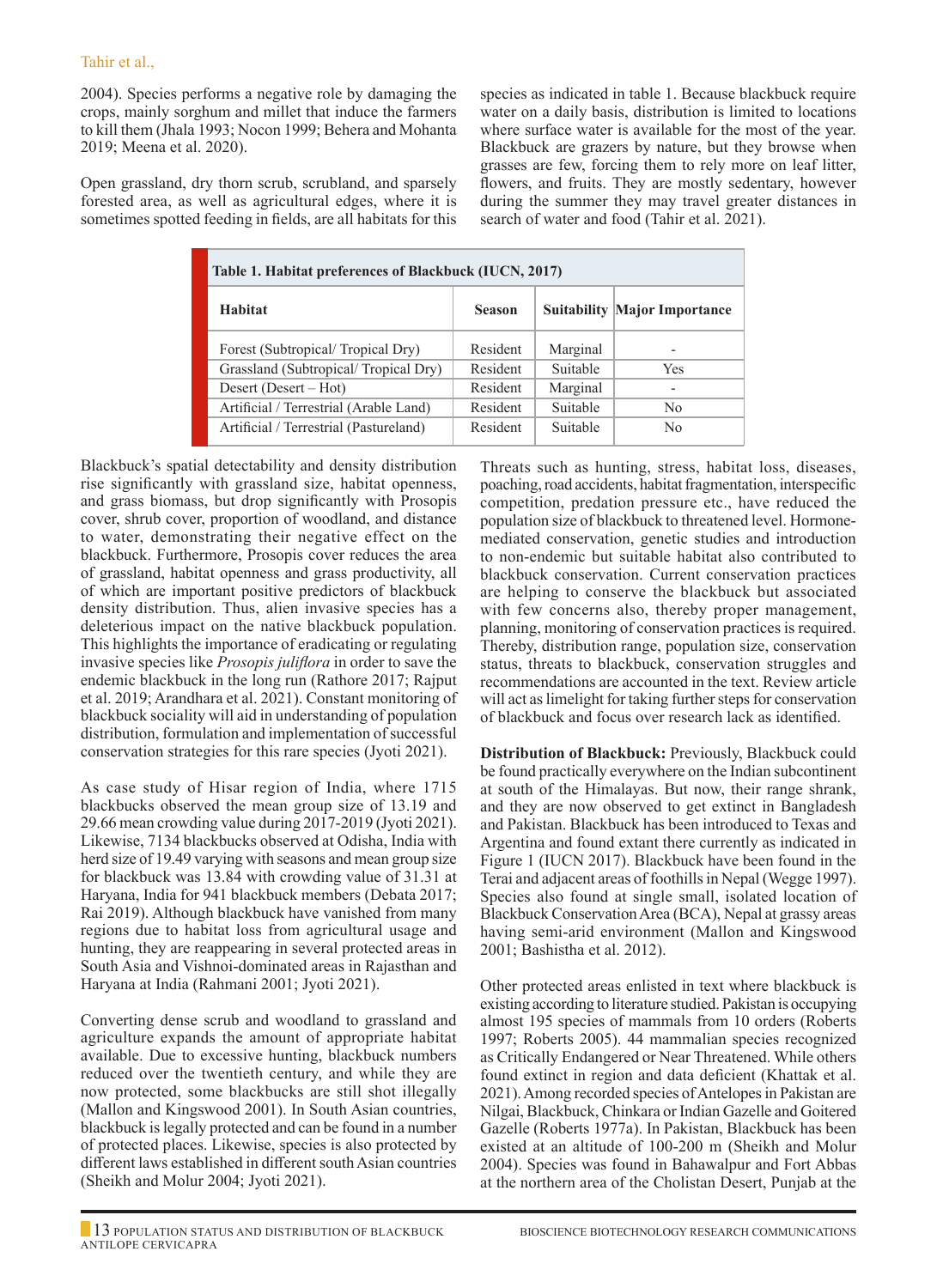border with India (Roberts 1977a). Blackbuck was found under captive breeding at the Lal Suhanra National Park, Bahawalpur; Manglot Wildlife Park, Nowshera and Togh Mangara Safari Park, Kohat (Khattak et al. 2021) (Figure 2). But species get regionally extinct in its native distribution now and only found in captive conditions. Protected areas occupying blackbuck in Pakistan are enlisted in text (Sheikh and Molur 2004; Khattak et al. 2021).







Blackbuck population found once at forest regions, grassy sites and agricultural lands of the Bangladesh. But species now reckoned as 'Extinct' as there has been no site found in

the country where antelopes were introduced again (Akonda 1997; IUCN 2017). Recent data indicated the no blackbuck population at Bangladesh which need to be focused for reintroduction of species at its possible breeding sites. Six species of antelopes including Blackbuck observed in India (Mallon and Kingswood 2001). During 1970's and 1980's, there has an increment in count of species due to many rehabilitation projects (Ranjitsinh 1982; Rahmani 1989; Rahmani 1991; Rahmani and Sankaran 1991).

Many sites where blackbuck conserved was observed such as Thar Desert National Park, sites at ganjivaripall, Velavadar National Park, Gujarat, Great Indian Bustard Wildlife Sanctuary, Maharashtra and a lot of other sites listed in article. Blackbuck is found in 15 states of India including 19 districts of Rajasthan, where more than 30,000 blackbucks observed in 2016 (Rahmani 1991; Srinivasulu and Nagulu 2002; Sharma et al. 2003; Saran and Meena 2018). Blackbuck evidenced to exist at the grassy plains, forest areas and agricultural land of India (IUCN 2017; Meena and Chourasia 2017; Meena et al. 2020). At the Sir Bani Yas, location of UAE, major assemblage of freely moving antelopes including Blackbuck was noticed at semiarid regions. UAE was not included in native distribution of species but maybe possible site for species living (Mallon and Kingswood 2001; Meena et al. 2020).

**Conservation Status of Blackbuck:** Conservation status of Blackbuck at a global level was assessed as "Vulnerable (VU)" during 1994-1996. While from 2003- 2008, conservation status found as 'Near Threatened (NT)' (Prater 1971; Suwal and Verheugt 1995; Khanal et al. 2002; Ernest 2003; Wiegl 2005; Baral and Shah 2008; Bhatta 2008; Mallon 2008). But according to last recent assessment carried out during 2016, conservation status of Blackbuck at a global level was ascertained as "Least concern (LC)" under category of ver 3.1 (IUCN 2017). On the basis of Conservation Assessment and Management Plan Workshop 2003, Blackbuck has been given the status of 'Extinct in the wild' in Pakistan (Sheikh and Molur 2004). But according to last recent assessment carried out during 2016, conservation status of Blackbuck in Pakistan was ascertained as "Extinct (EX)". Now many members of Blackbuck species are observed at the Lal Suhanra National Park (LSNP) which are being flourished successfully at their breeding center (Meena et al. 2020).

But species found regionally extinct in its distribution area at Pakistan. Population size need to be focused by the researcher to assess the recent population of Blackbuck in Pakistan within protected areas (IUCN 2017). Status of Blackbuck in Nepal was ascertained as 'Critically Endangered' few years ago (Jnawali et al. 2011). But according to last recent assessment carried out during 2016, species is found extant in Nepal. Likewise, conservation status of Blackbuck in India has figured out as 'Near Threatened' few years back but now status of Blackbuck in India was ascertained as extent (Asif and Modse 2016; IUCN 2017). Conservation status of Blackbuck at Bangladesh found "Extinct" according to estimation during 2016. There seems to be no site in Bangladesh where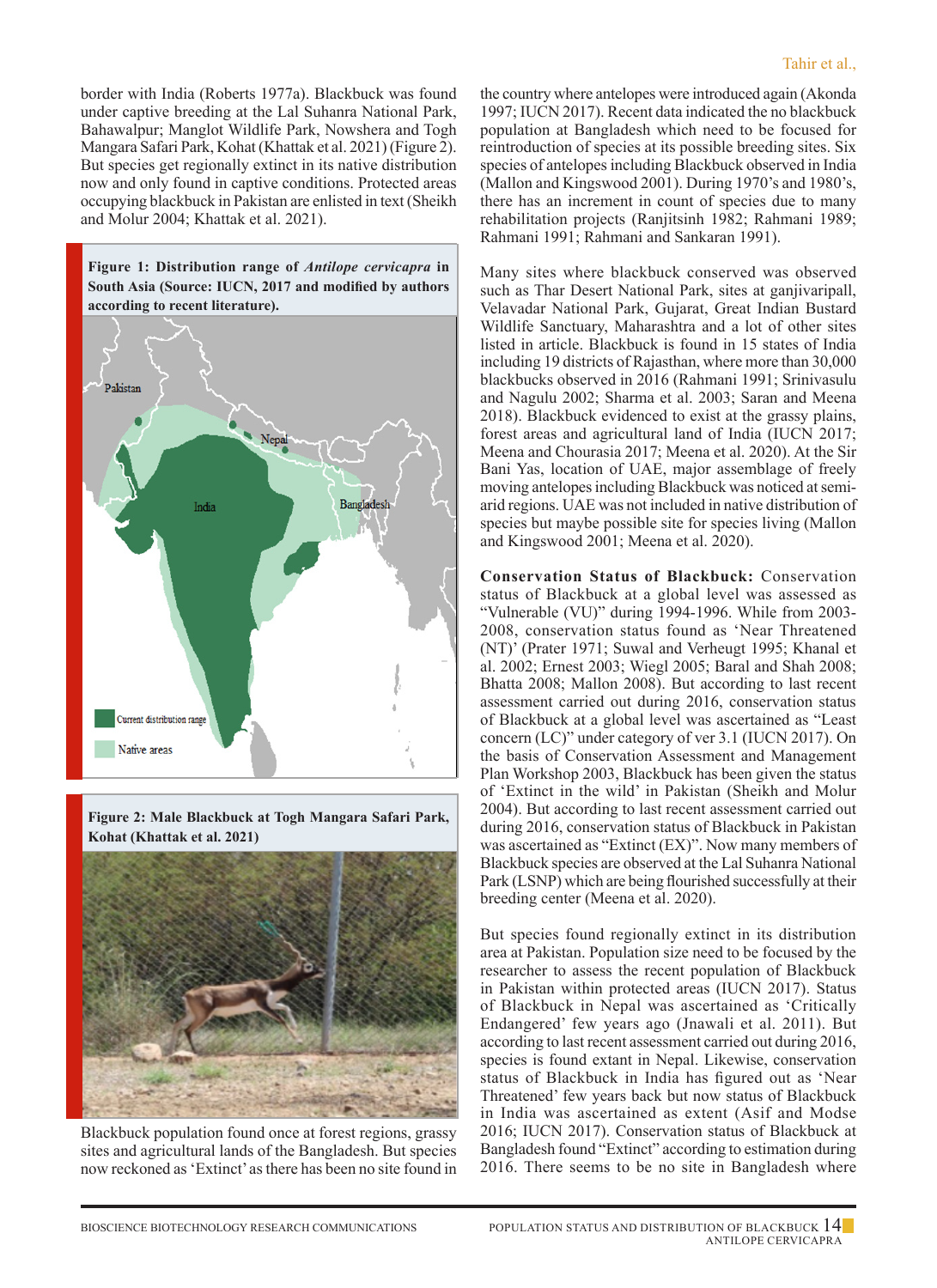Blackbuck could be reintroduced under captivity since most of the potential habitat has been deteriorated (Mallon and Kingswood 2001; IUCN 2017; Meena et al. 2020).

**Population Size of Blackbuck:** Population trend assessed as "unknown" according to study in 2016 given by IUCN. While 35000 mature individuals of Blackbuck counted during this assessment at global level. Blackbuck are still widespread and prolific in certain locations at South Asia, are increasing in many protected areas, and are becoming an agricultural pest in others, despite their range and numbers declining over the last century (IUCN 2017; Behera and Mohanta 2019; Meena et al. 2020). Another recent study of 2021 has shown about 50,000 individuals of Blackbuck at global level (Zhongming et al. 2021). General range of Blackbuck has shrunk as a result of habitat loss, but this has been partially offset by the conversion of dense scrub and woodland to agriculture, which has resulted in the creation of more appropriate, open habitats. In spite of adaptability to many geographic areas, Blackbucks are increasingly under threat by growth of human population, domestic cattle expansion and economic development (Tahir et al. 2021). No quantitative statistics identified for population trends of Blackbuck currently, however even if species is reducing in general, there is little evidence that it is declining over nineteen years for three generations of species, which is near to threshold for Vulnerable under criterion A (IUCN 2017; Zhongming et al. 2021).

Four million members of Blackbuck speculated to exist a century ago but in 1947, that number reduced upto the 80,000 members. Blackbuck in India observed to increase from 24,000 to 50, 000 members of Blackbuck with 35000 mature blackbucks during 2000. Maximum count of species observed at Rajasthan state in Punjab, Madhya Pradesh, Gujarat and Maharashtra then (Rahmani 2001). At Nepal, 200 Blackbucks were observed during 2012 (Bashistha et al. 2012). Blackbuck were introduced in South America and Argentina. members observed were 8600 at Argentina while at USA, there were 35000 individuals of blackbuck (Mallon and Kingswood 2001). Blackbuck still found extant at both of these sites (IUCN 2017; Zhongming et al. 2021).

There has been no systematic census, hence there are no reliable population estimates for the present population size. It is, nevertheless, still common and numerous in many areas. The species has evolved to the edges of agricultural land, and data suggests that clearing scrub and woodland benefits it by providing adequate habitat. In some locations, the Blackbuck population has grown to the point where it has become an agricultural nuisance, though not on the same magnitude as Nilgai (Tahir et al. 2021). So current population size needs to be estimated.

**Threats To Blackbuck:** For the most part, threats to Blackbuck are anthropogenic in nature. Of import, threats to the species are as what is listed next:

**Hunting:** Hunting for subsistence and trade by humans outside and in protected areas has threatened the species (Schaller 1967; Macdonald 1984; Sheikh and Molur 2004). Earlier, 4 million blackbucks were present in India and were hunted by Maharajas using tamed Cheetah (*Acinonyx jubatus venaticus*). The decision of the government in 1996 to allow shooting of Nilgai as crop pest has led to increase in illegal hunting of Blackbuck in areas where both species have common habitat (Mallon and Kingswood 2001). This threat is also indicated by the IUCN (2017) as indicated in table 2 (Isvaran 2007; Tahir et al. 2021).

| Table 2. Threats faced by the Blackbuck under different regions (IUCN, 2017)             |                                                                |                         |                                  |                     |  |  |  |
|------------------------------------------------------------------------------------------|----------------------------------------------------------------|-------------------------|----------------------------------|---------------------|--|--|--|
| <b>Threat</b>                                                                            | Timing                                                         | <b>Scope</b>            | <b>Severity</b>                  | <b>Impact Score</b> |  |  |  |
| Agriculture and aquaculture<br>(Livestock farming and ranching-<br>Small-holder grazing, | Ongoing                                                        | Majority<br>$(50-90\%)$ | Slow.<br>Significant<br>declines | Medium<br>Impact: 6 |  |  |  |
| ranching or farming)                                                                     | Stresses: Ecosystem stress by ecosystem change and degradation |                         |                                  |                     |  |  |  |
| Biological resource use                                                                  | Ongoing                                                        | Minority                | N <sub>0</sub>                   | Low                 |  |  |  |
| (Hunting & trapping terrestrial)                                                         |                                                                | $(50\%)$                | decline                          | Impact: 4           |  |  |  |
| animals-International use,                                                               | Stresses: Species mortality                                    |                         |                                  |                     |  |  |  |
| Persecution/control)                                                                     |                                                                |                         |                                  |                     |  |  |  |

**Diseases:** Various disorders are affecting the blackbuck. Among these diseases, dystocia is the main disease, which is disorder in female confronting the difficulty in giving birth maybe due to increase in level of epinephrine hormone (Roberts 1971; Fraser 2010; Riaz and Aleem 2012). Parasitic infestations are one of the most serious hazards to a small population of wildlife, and it is especially prevalent in captive populations in small enclosures (Khanal and Chalise 2011a; Tahir et al. 2021).

Endoparasites like *Haemonchus cortortus, Trichostrongylus axei* etc and ectoparasites like *Hyalomma anatolicum,* 

*Psoroptes cuniculi, Amblyomma americanum* have affected the species, with extreme cases leading to death (Kreis 1935; Rewell 1948; Rewell 1951; Jansen 1959; Singh and Pande 1963; Patnaik 1964; Wetzel and Fortmeyer 1965; Thornton et al. 1973; Cole et al. 1984; Flach and Sewell 1987; Wright and Glaze 1988; Mertins et al. 1992; Prakash et al. 2015). *Listeria monocytogenesis* the main bacteria that bear on the species (Krüger 1963; Webb and Rebar 1987). Protozoas like *Trypanosoma cruzi* has also impacted over the population of Blackbuck species (Schmidt et al. 1981; Tahir et al. 2021).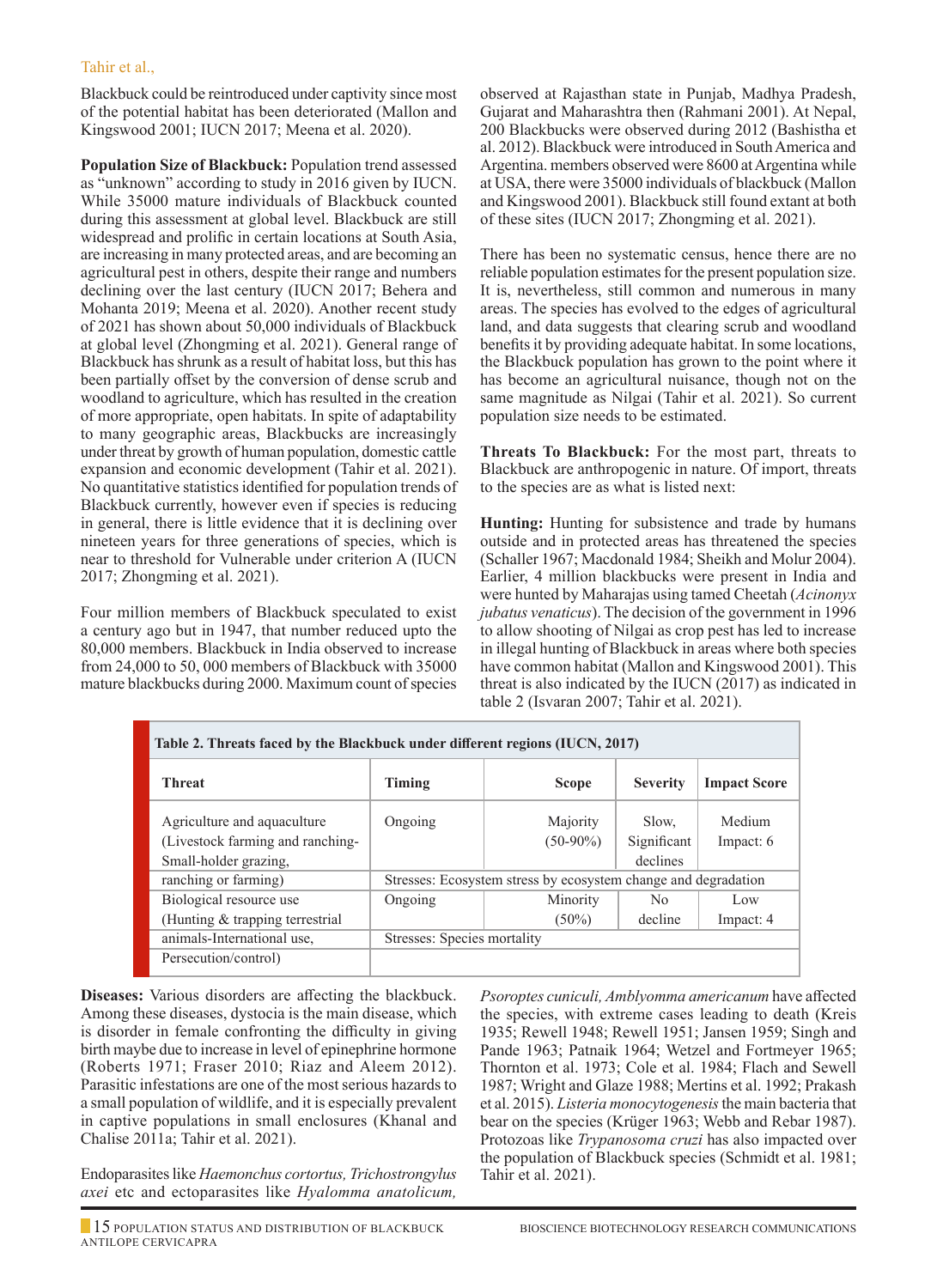*Paramphistomum, Strongyles*, *Ascaris* and *Coccidia* were most prevalent parasites of animals grazing in Blackbuck habitat and protected areas (Khanal and Chalise 2011). Chaudhary and Maharjan (2017) found *Entamoeba* and *Eimeria among protozoans, Paramphistomum* and *Fasciola* among trematodes, *Moniezia* among cestodes, and *Trichostrongylus, Ascaris, Haemonchus, Strongyloides*, *Bunostomum, Trichuris* and *Oxyuris* among nematodes in Blackbuck. Although no Blackbucks were found to be infested in study by Rita and Khanal (2019). But chances of parasite and disease transmission were seen to be higher due to the Blackbuck's strong relationship, nutritional and habitat overlap with that of Spotted deer and Monkeys. Study by Pant and Joshi (2019) indicated the *Eimeria, Strongyloides* sp. and *Strongyle* sp in blackbuck owing to the parasite transference from livestock, (Chaudhary and Maharjan 2017; Rita and Khanal 2019; Pant and Joshi 2019; Tahir et al. 2021).

Fracture is a leading cause of death in free-ranging ruminants when it comes to non-infectious diseases. Tibial fracture is the most common long bone fracture in small ruminants. After femur, radius and ulna, tibial fractures are third most common form of long bone fracture, accounting for 21% of all long bone fractures. Tibial diaphyseal fractures are responsible for 75-81% of all tibial fractures. Treatment of severe injuries and fractures in non-domestic animals is difficult due to difficulties in restraint and wound dressing. It's also tough to keep an animal under control during an examination (Tahir et al. 2021). Study by Singh et al. (2019) shown that blackbuck was stabilised with use of analgesics and hydration treatment. Pre-anaesthetic agent xylazene 0.2 mg/ kg body weight I/m and local anaesthetic agent inj Xylocaine epidurally were used in next day to perform amputation.

Immobilization and surgical intervention should be carefully monitored and conducted under strict veterinarian supervision, since they can result in dangerous and shortterm behavioural changes (Singh et al. 2019). Treatment of traumatic injuries in non-domestic animals is also difficult because to difficulties in restraint and wound dressing. Antibiotic sensitivity test showed that ciprofloxacin had the highest sensitivity, followed by amoxicillin + Salabactam, amoxycillin, amoxicillin and cefotaxime (Kumari et al. 2017; Singh et al. 2019; Tahir et al. 2021).

**Competitive behavior:** Apart from parasite infestations and diseases, competitive behavior among different species in wild and captive conditions also impact over species. Increased competition for food by Blackbuck with spotted deer and monkeys has been identified as one of the Blackbuck's significant concerns at Mrigasthali Enclosure at Pashupatinath Area of Nepal. Blackbucks were consistently on the losing end of both exploitative and interference type competitions for the ingestion of supplemental food. Various animals, particularly ungulates, have been observed to engage in interspecific aggressive interactions (Hanzlikova et al. 2014; Rita and Khanal 2019). Also in wild habitats, excessive densities of competition such as feral cattle have an impact on the Blackbuck's health and survival (Khanal 2006; Khanal and Chalise 2011b; Baskaran et al. 2016;

Prashanth et al. 2016; Rita and Khanal 2019; Tahir et al. 2021).

**Stress:** Stress hormones as glucocorticoids produced by stimuli as new environment, vehicles, social stress and aggressiveness, human interference, and predators, as observed in study by Terio et al. (1999) and Wielebnowski et al. (2002). Stress induced by captivity, which led to health and behavioral alterations (Nemat et al. 2013). A large number of zoo visitors have affected the behavior and adrenocortical secretions in Blackbuck (Rajagopal et al. 2011). To forbid the crop damage; Blackbucks have been trammeled in their habitat in India (Haryana district) as a captive condition. Species have confronted stress there owing to chase by farmers and killing assail by predatory dogs outside the fence, which has abridged its breeding rate (Chauhan 1990; Joseph 2011).

Small and isolated populations of Blackbuck mainly in captivity has confronted the genetic troubles like stress caused by inbreeding, homozygosity and environment (Purvis et al. 2000; Jnawali 2011). Fecal cortisol was observed in range of 0.18-2.62 ng/mg in blackbuck residing at the Rajiv Gandhi Zoological Park, Pune at India. Number of visitors and temperature humidity index (THI) impacted over the cortisol amount mainly during winter season but not in October heat. Whereas, stress level was not linked to the sex category of blackbuck. Management of Blackbuck population under captive condition will be aided by studying stress response of blackbuck to design the captive facilitation for effective conservation (Nikhil 2020).

**Figure 3: Blackbuck resting under shady area at Lal Suhanra National Park, Breeding centre for Blackbucks, Pakistan (Imran, 2011)**



**Habitat loss:** Human interference for agricultural intentions by livestock and farming are deteriorating the habitat of species (Schaller 1967; Macdonald 1984; Oza 1988; Sheikh and Molur 2004; Mahato et al. 2010; Jnawali 2011). Threat level by agricultural practices is indicated in table 2. Agricultural uses, human interruptions in habitat, deforestation and economic melioration have imperiled the species by deterioration of its habitat (Macdonald 1984; Sheikh and Molur 2004; Mahato et al. 2010). Population increments in South Asian country like Pakistan (at a rate of around 3%) has coerced the policy makers to orient the attention towards the feeding of an ever-growing population, which has deteriorated the blackbuck' habitat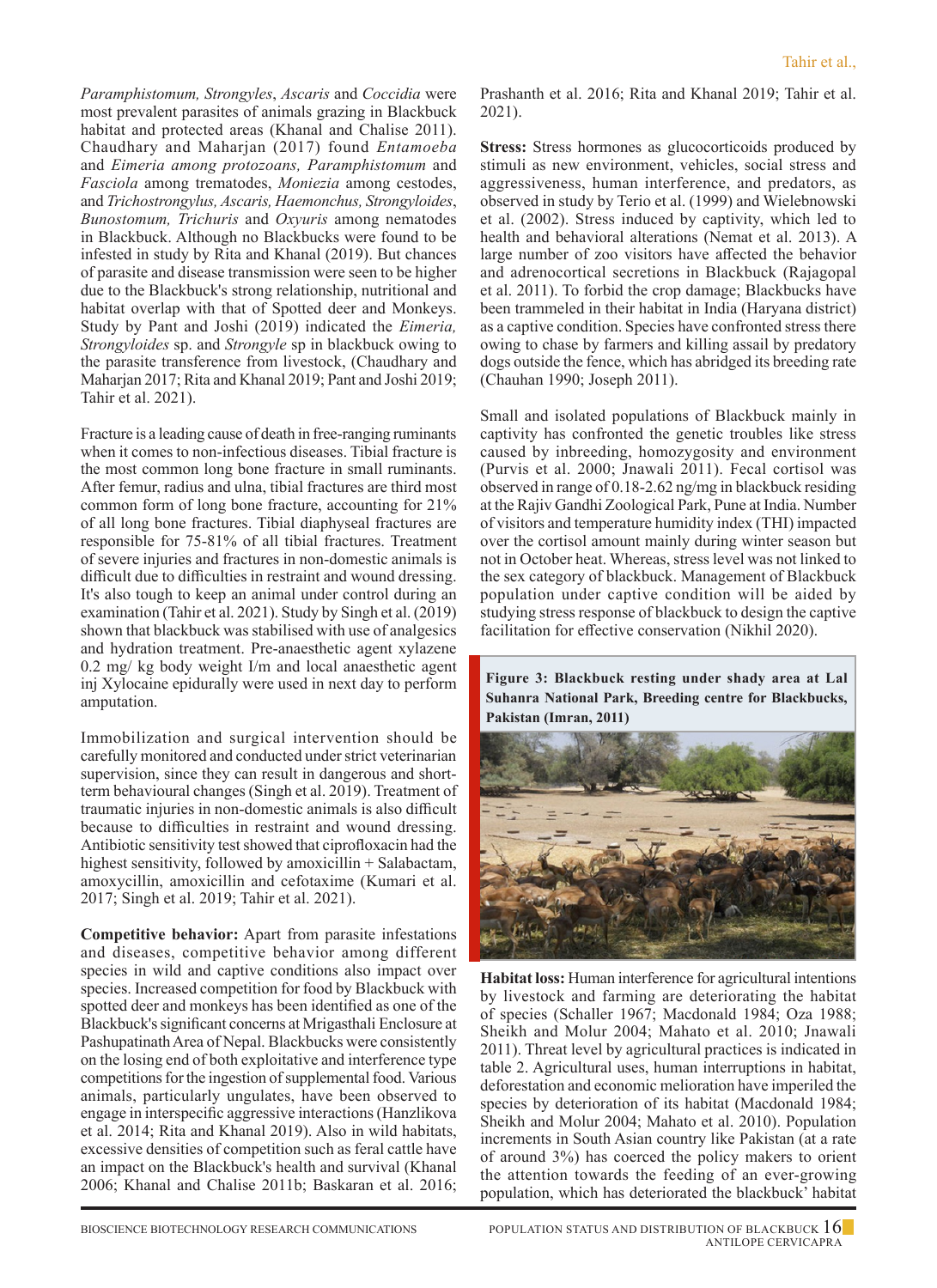(Cade 1988; Rahbeck 1993; Snyder et al. 1996; Komers and Curman 2000). Eco transformation and accelerating count of livestock have also pressurized the species (Mahato et al. 2010; Nikhil 2020).

**Predation Pressure:** Predation to blackbuck observed as threat to endangered blackbuck at many places like case reported at Marwar region of India where feral dogs cause decline in blackbuck population in rainy season (Meena and Jaipal 2020). Soft and slippery surface by rainy season cause difficult run by Blackbuck so making easy capture of infants and adults as well. Feral dogs prey heavily on calves, particularly during the breeding season. Wolf (*Canis lupus pallipes*) and golden jackal (*Canis aureus*) are also observed as main predators of infants (Meena et al. 2017). Leopard predation, hyena attacks, and stray dog attacks were also the main threats to Blackbuck inside BCA, Nepal (Gyawali et al. 2020).

**Other factors:** Human blackbuck conflict cause the significant threat to survival of blackbuck. Thereby, illegal use of naked electric wires with 220V current by farmers around the crop area has also impelled death of blackbuck (Chauhan 1990). Accidents and pollution are also affecting the blackbuck population size (Schaller 1967; Macdonald 1984; Sheikh and Molur 2004; Meena and Chourasia 2018). Habitat degradation, illegal poaching, road accidents, cattle overgrazing, and wildlife crime has already reduced the blackbuck population to limited site at its endemic area as case study observed at Marwar region. Another major threat is habitat fragmentation by roads construction. Road accident cause great mortality mainly to infants (Meena et al. 2017; Meena and Jaipal 2020).

#### **Blackbuck Conservation Struggles**

**Rules and regulations:** Different rules and regulations were designed to implement for protection of blackbuck in different countries of South Asia. Blackbucks have dislodged from Schedule III of Protected animals and birds to Schedule II by Punjab Parks and Wildlife Department, Pakistan, which has countenanced the private sectors to raise them (Ali et al. 2011). The species have given highest protection status under National Park and Wildlife Conservation Act 2029-1973 in Nepal (Jnawali 2011). Blackbuck protected in India under Schedule-I of the Indian Wildlife Protection Act WLPA, 1972. All these regulations help in conservation of blackbuck (Kankane 2014).

**Captive breeding:** Captive breeding has become an important aspect of conservation around the world as a result of increasing human pressure on the environment. Extinction rates are rising 100-1000 times faster than natural rates as a result of manmade activity, wiping out 150 species in a single day (Ahmed 2007). Humans have shortened, taken over and modified natural ecosystems to the point where many species' survival is now dependent on captive breeding. Captive breeding is a broad word that refers to a variety of situations ranging from the laboratory to animals kept in close confinement (such as a zoo's indoor enclosure) to semi-free wandering (outdoor enclosures).

Successful breeding, population increase and potential translocation are all significant goals of keeping wild animals in captivity. However, due to inadequate management, inhospitable climatic conditions, competition with other co-housed species, illnesses and other factors, many species have less behavioral flexibility and fail to maintain a healthy population in captivity (Rita and Khanal 2019). One study by Rao (2011) indicated that Blackbucks are one of the most significant creatures in the zoo's collection, and they breed well when provided good care. When given sufficient protection, a well-balanced diet, and treatment, the Blackbuck population explodes as seen at Kanpur Zoological Park, India. Thereby, Blackbuck also conserved by captive breeding at different areas as listed (Rao 2011; Khattak et al. 2021).

**Lal Suhanra National Park, Pakistan:** Lal Suhanra National Park (LSNP), 35km east of Bahawalpur, Punjab, includes desert, forest and wetland. Area of LSNP was suggested firstly in 1966 as a good place for breeding Blackbuck and important wetland area (Mountfort and Poore 1967). By the groovy plan for LSNP, a system of partition has been proposed, by which the entire Cholistan Desert has been integrated within the wild zone in which exploitation has not permitted. Enclosures have established for the Blackbuck breeding program to which entrance is prohibited (Masud 1980). Blackbuck shown at Lal Suhanra National Park in Figure 3 (Khattak et al. 2021).

**Blackbuck reintroduction programme:** It has commenced in April 1970 with an initial consignment of ten animals (seven females and three males) from a Texas ranch to small enclosure of Lal Suhanra Sanctuary, Pakistan under the aegis of the Worldwide Fund for Nature (WWF) and Government of Punjab and more species have anticipated to be introduced into the vicinal larger fenced enclosure of 518.4 ha (Mirza and Waiz 1973; Schaller 1975; Aleem 1978; Sheikh 1982; Ahmad 1983; Ranjitsinh 1989; Mallon and Kingswood 2001). Survival of young has turned out to be depleted so in 1980 five more females and one male have added to the collection by Cophenhagen Zoo. By that time, number of species has increased to 48 by 1982. Another breeding center has launched in a separate area in 1982 with Blackbucks from Cophenhagen Zoo and Western Plains Zoo, New South Wales (Aleem 1978; Sheikh 1982; Ahmad 1983). Captive breeding plan at LSNP proved successful at that time but there is lack of data about the recent population of Blackbuck at Lal Suhanra National Park so it needs to be measured by wildlife researcher (Khattak et al. 2021).

**Karachi Zoo and Safari Park, Karachi, Pakistan:** Species have thrived successfully in captivity as reckoning delineated: in Karachi Zoo, 14 in 2009, 16 in 2010, 17 in 2011 and 18 in 2012; in the Safari Park, 44 in 2009, 48 in 2010, 57 in 2011 and 65 in 2012 (Khan et al. 2014). Estimation for current population at this site is still noy available thereby it needs to be calculated through proper research design along with factors impacting over the population of Blackbuck so it can be conserved properly (Khattak et al. 2021).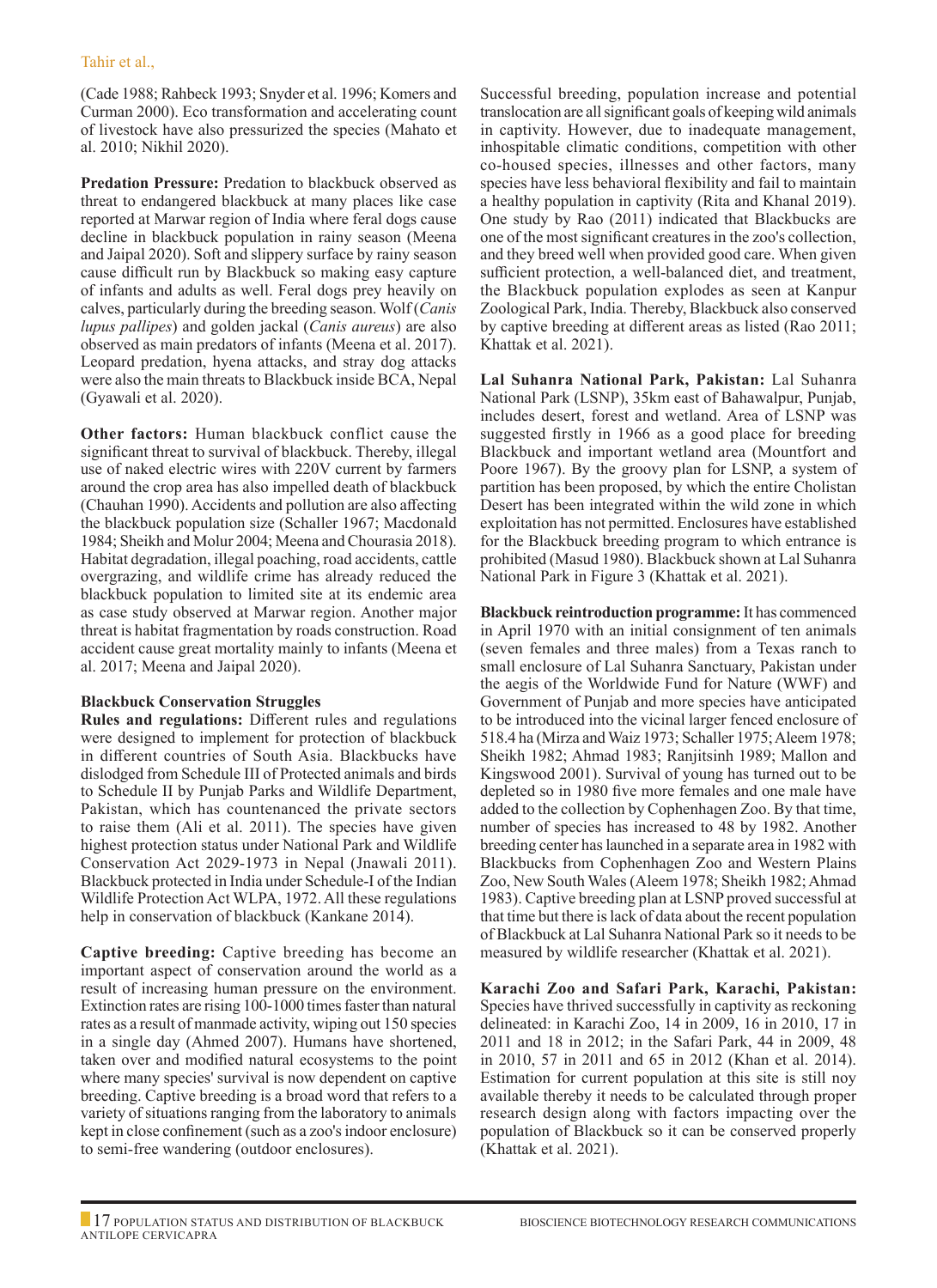**Kalabagh Game Reserve, Pakistan:** Species have introduced in Kalabagh Game Reserve as a part of national endeavors for the conservation of species in Pakistan. But there is lack of last and current population size of blackbuck at this site (Khattak et al. 2021).

**Kirthar National Park, Pakistan:** It is in Southwest Sindh in the Kirthar Mountain range near Karachi. Fifteen Blackbucks from the USA have been introduced in Khar Wildlife Breeding Centre of Kirthar National Park, in October 1984. It has contrived to get the species to the park, but the most preferred habitat of species has overdriven by the human beings (Mirza 1973; Mallon and Kingswood 2001). Increment in count of species in this national park as an aftermath has engendered the enclosure to be deficient for the species. Therefore, an earlier king of the UAE, late Sheikh Zayed Bin Sultan Al Nahyan, has donated the large enclosure of 700 acres confining the Hub Dam and mountainous terrain (Khattak et al. 2021).

**Other protected areas for Blackbuck in Pakistan:** Thirteen breeding centers in Punjab, Pakistan have established to maintain the count of species under captivity (Mallon and Kingswood 2001). Species have conserved at the private farms by conservationists in Sindh province, including the Tando Muhammad Khan, Nawabshah, Khangharah, Ghotki and New Jatoi (Amar 2011). Blackbuck was found under captive breeding at the Manglot Wildlife Park, Nowshera and Togh Mangara Safari Park, Kohat at KPK (Mallon and Kingswood 2001; Khattak et al. 2021).

**Blackbuck Conservation Area, Nepal:** Blackbucks have placed in a single isolated and small size location (16km²) of Blackbuck Conservation Area at Bardiya district of Nepal which has left them jeopardize to different threats. Action Plan for Conservation (2016-2020) for blackbuck in Shuklaphanta Reserve, Nepal has referred by the Department of National Parks and Wildlife Conservation (Prater 1971; Suwal and Verheught 1995; Mallon and Kingswood 2001; Khanal et al. 2002; Ernst 2003; Weigal 2005; Mallon 2008; Baral and Shah 2008; Bhatta 2008; DNPWC 2016; Khattak et al. 2021).

**Mrigasthali Enclosure, Pashupatinath Area, Nepal:** Since 2004, Blackbucks have been kept in Mrigasthali enclosure near Pashupatinath Temple in Kathmandu, in a semi-captive situation with food provided by the Pashupati Area Development Trust management. Total of 20 Blackbucks were put into the Mrigasthali enclosure. About 150 Spotted deer (Axis axis), some Barking deer (Muntiacus muntjak), and about 400 Rhesus monkeys (*Macaca mulatta*) occupy the enclosure with blackbucks. But their population has dropped dramatically according to study in 2016. Population size was checked in 2016 for previous 15 years whereas behavioral pattern was also analyzed from April to July, 2016. By 2010, the population had grown to over 54 animals, but then unfortunately, more than a third of them died within a few months of 2014. Following that, Blackbuck population tried to recover and in 2016 only four individuals was found.

This study found that the population has dropped dramatically since the emergence of foot-and-mouth disease in 2014, putting the remaining species at risk of extinction. The diurnal activity pattern and time budgets of the surviving individuals are markedly different from those of wild populations; in particular, they spend less time feeding and more time sleeping. Despite the cooler climate in open areas, fierce competition for food and space with spotted deer and monkeys, lesser behavioral flexibility among species, anthropogenic disturbances, stochasticity due to the small population size, and other factors were seen as major threats to Blackbuck in enclosure (Rita and Khanal 2019; Khattak et al. 2021).

**Other protected areas at Nepal:** By 10 September 2020, once-extinct Blackbuck *Antilope cervicapra* recovered to population of 9 to 234 in Krishnasaar Conservation Area, Khairapur and 28 to 115 in Shuklaphanta National Park, Hirapur Phanta. Government of Nepal designated the Krishnasaar Conservation Area in Khairapur as a special protected area with electric fencing to ensure the survival of the introduced population. To develop a free-roaming wild population, a second colony was established in Hirapur Phanta in Shuklaphanta National Park. Effective management interventions (population, habitat, and health) combined with active stakeholder participation, institutionalization and extension of specific protected area dedicated to blackbuck conservation marked the growth of the species' last remaining population in Nepal's seminatural habitat (BK and Awasthi 2018; Bist et al. 2021).

**Protected areas for Blackbuck in India:** Vallanad Blackbuck Sanctuary, India has isolated small natural hill having scrub forest, a place for Blackbuck habitation (Joseph 2011). Other noteworthy protected areas for Blackbuck are Velavadar National Park, Gujarat; Point Calimere Wildlife Sanctuary, Tamil Nadu; Ranebennur Wildlife Sanctuary, Karnataka; Great Indian Bustard Wildlife Sanctuary, Maharashtra; Kanpur Zoological Park, Uttar Pardesh; Nehru Zoological Park, Hyderabad; Guda-Vishnonian and Taal Chhapar Blackbuck Sanctuary, Rajasthan; Rajiv Gandhi Zoological Park and Wildlife Research Centre, Pune; Balipadar- Bhetnoi blackbuck reserve, Ganjam; Conservation and Breeding Centre of Arignar Anna Zoological Park, Tamil Nadu; Sathyamangalam tiger reserve, Tamil Nadu; Basur Amruth Mahal Kaval Conservation Reserve, Chikamagaluru and Guindy National Park, Chennai (Rahmani 1991; Bagchi et al. 2003; Sontakke et al. 2009; Rao 2011; Joseph 2011; Sagar and Antoney 2017; Das et al. 2018; Rajagopal et al. 2018; Rajput et al. 2019). It has hinted that pilot projects on translocation of Blackbuck to sites of earlier habitat, culling, and evaluation of threat of a sport-hunting programme should be carried out (Mallon and Kingswood 2001; Khatri et al. 2021).

**Hormone-mediated conservation:** Hormonal level conservation by oestrus synchronisation and non-surgical AI technology studied to be successful for the conservation and population management of blackbuck. Evaluation of blackbuck ejaculates and testosterone concentrations, as well as the possibility of short-term semen storage at cold,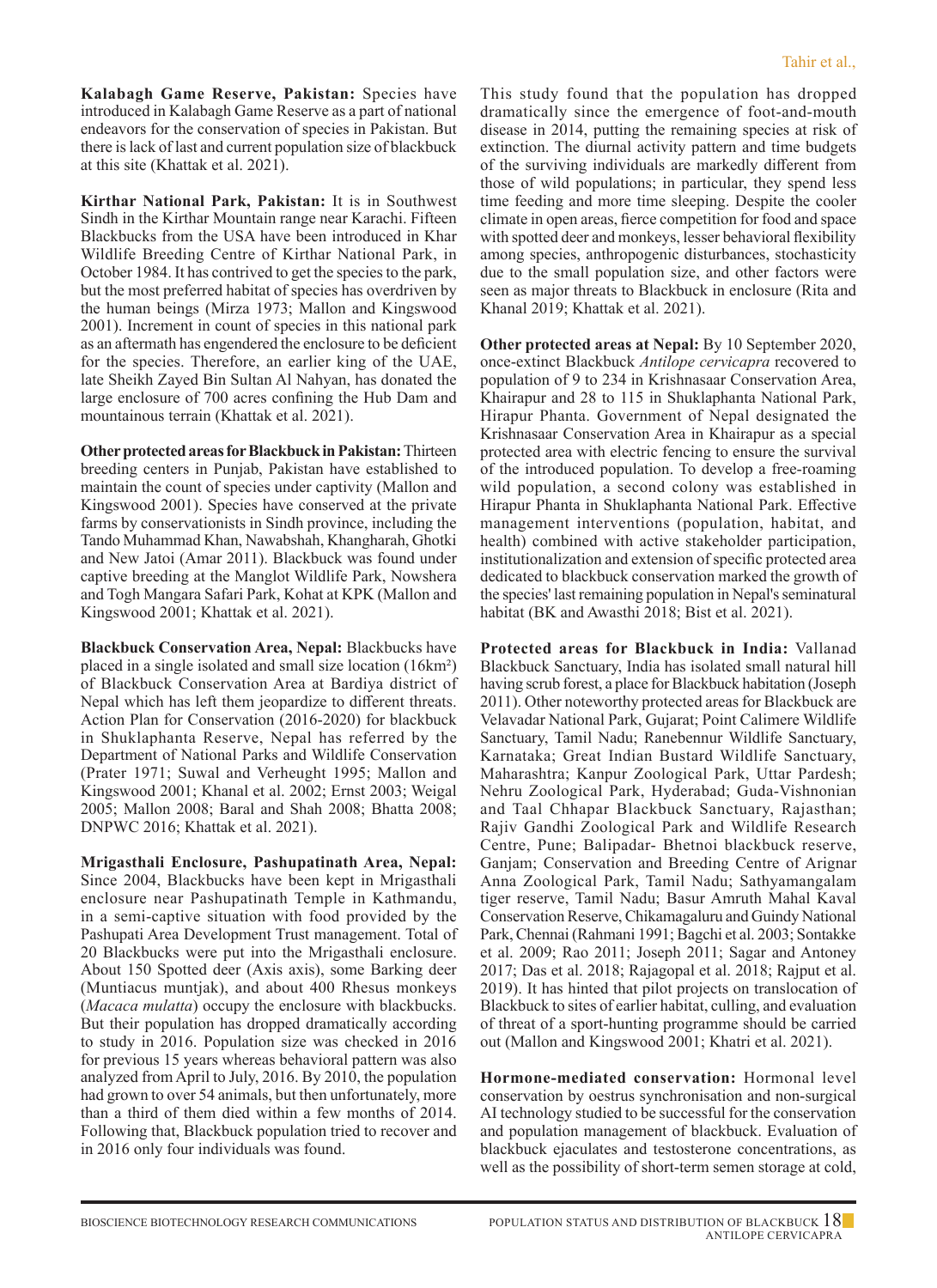suggested that AI technology could be used to improve genetic breeding and conservation of blackbuck. Two of five inseminated blackbuck females achieved successful pregnancies after receiving Norgestomet ear implants and i.m. administration of pregnant mare's serum gonadotropin (PMSG), although both had twin pregnancies that were delivered prematurely. However, two doses of prostaglandin 11 days apart found efficient for synchronizing oestrus in blackbuck. In oestrous-synchronised animals, transcervical AI resulted in successful pregnancies in four of six inseminated females (67 percent) and delivery of three live fawns following the second prostaglandin injection after 72-96 hour. This research show how AI technology could be used to help save endangered ungulates (Sontakke et al. 2009; Khatri et al. 2021).

**Genetic analysis:** Distribution and patterns of intraspecies genetic variation are critical for developing effective conservation measures (Avise 2000). Thereby, genetic diversity measurement was carried out for blackbuck alongwith phylogenetic analysis at South India. Sequencing of mitochondrial DNA of cytochrome b for 120, cytochrome c oxidase subunit-1 (COI) for 137, and control region for 137 fecal pellets from eleven different locations in southern India for phylogenetic and genetic diversity analyses of blackbuck populations among different distribution ranges in southern India. The genetic structure of three mitochondrial markers, control region, cytochrome b, control region and COI area, was investigated separately and in combination. Control region had a larger haplotype diversity and nucleotide diversity than cytochrome b and COI, with 0.969 and 0.047, respectively (Bhaskar et al. 2021).

Several unique haplotype groups were detected within blackbuck using Bayesian phylogeny and a MJ network based on the control region and combined dataset (105 sequences), however no clusters were identified using the cytochrome b and COI phylogenetic analyses. The combined data set's molecular variance analysis found 52% genetic variation within the population. With examination of the combined dataset in each population and study of each marker separately in the overall population, mismatch distribution analysis revealed that blackbuck populations underwent extensive alterations. These findings show that due to habitat fragmentation, blackbuck populations in different geographic regions have diverse population structures. These findings give preliminary genetic data for monitoring, maintaining, and reintroducing wild blackbuck populations in their natural habitat in Southern India (Bhaskar et al. 2021).

Another similar study reported by Kumar et al. (2017) for assessment DNA barcoding for blackbuck using COI region. Likewise genetic study for blackbuck was done by De et al. (2021) at Kaimoor Wildlife Sanctuary of India. In this study, panel of five microsatellite markers was suggested for blackbuck identification and monitoring of its population. Along with it seven additional markers given for genetics studies for blackbuck conservation. Few other genetic studies observed by Jana and Karanth (2019) and Abbas et al. (2020). Further studies also required at other areas

endemic for blackbucks so it can be reintroduced into its natural habitats (De et al. 2021).

**Introduction in non-endemic but suitable habitat:** Blackbucks have brought to Texas (Willard 1995) during 1932, where count in 1974 estimated a population of 7,339 Blackbuck (Ranjitsinh 1989). So, by introduction in Texas Blackbuck show increment in number (Mirza and Waiz 1973). These Blackbucks are the posterity of 35 Blackbucks gifted to Texas in 1940 by the late amir of Bahawalpur (Aleem 1978; Sheikh 1982; Ahmad 1983). Blackbuck were also introduced in Argentina and United states. Members observed were 8600 at Argentina while at USA, there were 35000 individuals of blackbuck (Mallon and Kingswood 2001). Blackbuck still found extant at both of these sites (IUCN 2017; De et al. 2021).

**Religious association:** Blackbuck in Thar Desert of India has given protection owing to religious affiliation so their intervention in human vicinage and agricultural locality has granted. Vishnoi Community also sets up in Rajasthan has given protection to Blackbuck under their precepts (Rahmani 1990a; Rahmani 1990b; Rahmani 1991; Mohapatra 2014; Kankane 2014; Sinha and Singh 2020). The protected status of species has gained ground at public level publicity by the case of Salman Khan (India's leading film star) to which he was sentenced imprisonment of five years for the killing of two black bucks and several endangered Chinkara. Actuation for arrest has done by extreme protests on behalf of the Vishnoi ethnic group (on whose area the hunting had occurred), which consider the animals and trees sacred as reported by the Times of India in January 2017. Orans have created by native communities in Thar desert of Rajasthan for conservation of blackbuck as it is propitious habitat for species (Kankane 2013). Survey was carried out from March to December, 2017 at Dhansu and Dobhi village of Haryana district, India. As an agricultural pest, Blackbuck found to reduce in number by 46% at Dhansu village and 51% at Dobhi village. But at Dhansu village, 59% people of Vishnoi community involved in survey agreed for protection of Blackbuck. While at Dobhi village, 18% agreed to protect the blackbuck (Rai 2018; De et al. 2021).

**Recommendations:** Recommended suggestions to fructify the conservation program are as follows: blackbuck demands a great deal of research on survival, breeding, behavioral aspects, selection, and availability of food, which is under continuance (Mirza and Waiz 1973; Sheikh and Molur 2004). Blackbucks are capable of subsisting in mixed agricultural areas, so the transition of scrubland and forest into grassland and cropland may do well to Blackbuck (Mallon and Kingswood 2001). For meliorated conditions in protected areas proffers are given as: to observe the animal behavior in captivity to contrive an ideal enclosure. Data of the behavior and biology of the animals in the form of pamphlets and guidebooks, etc. should be circularized to the visitors and students.

A guidance map should be available at the entry point. Safari and Zoo came to grip by linking its management with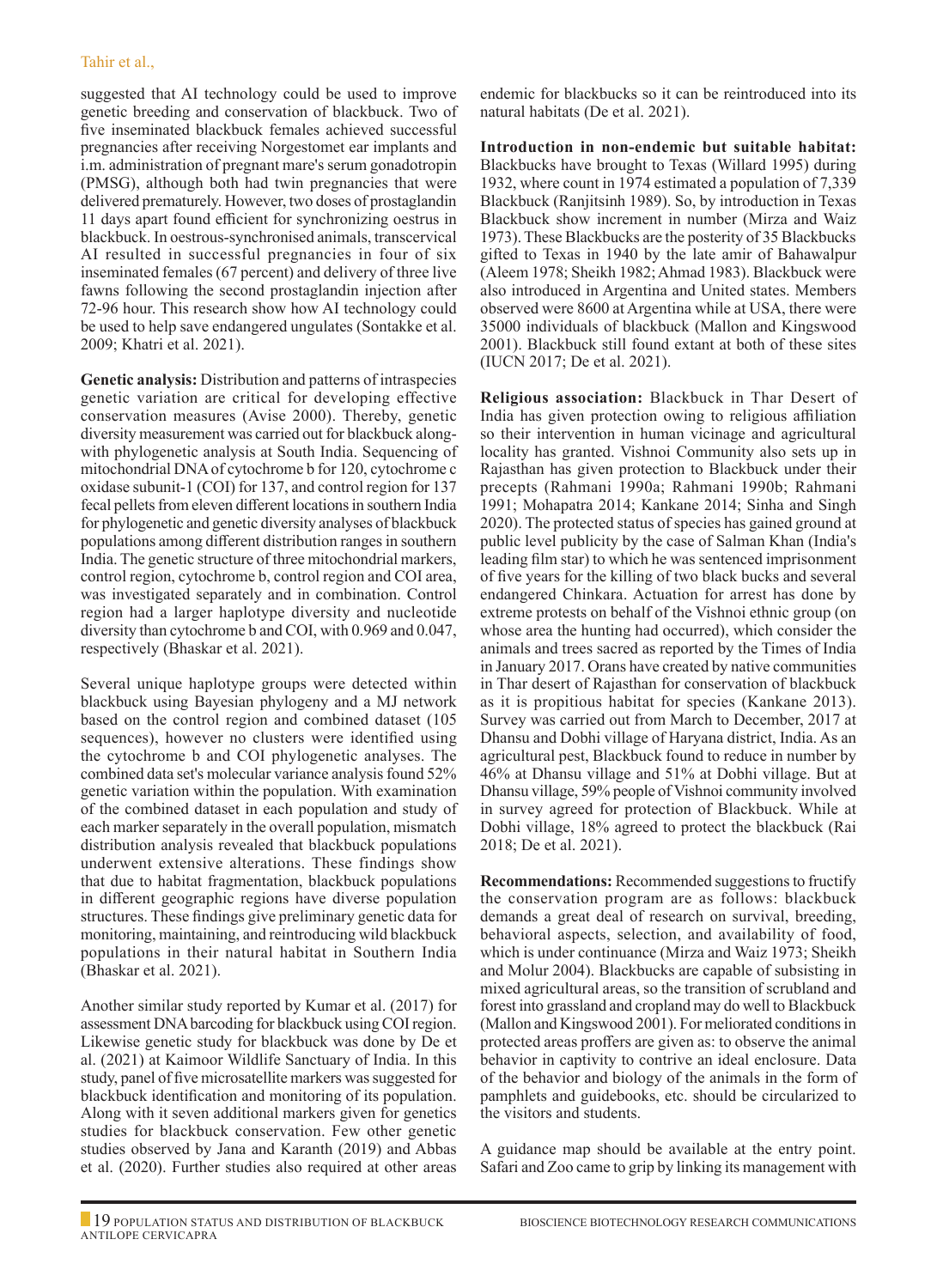conservation organizations. Animal conservation programs should be organized which will invigorate visitants and educates to take part in such endeavors. Among the observed reasons of deaths, major is the consumption of scraps and shopping bags etc. thrown by visitants. Some visitors present unhealthy food to the animals causing the flu, tuberculosis and lung infection, etc. so it should be averted. Green area should be created to boost the oxygen level in Safari. Species should be placed in couplet form to generate natural and social behavior among them. The pond should be accessible to animals for cleanliness (De et al. 2021).

Increased numbers of visitors induce stress in species, which should be grappled. High rainfall drives lots of water in the enclosures. Therefore, there should be few high ground terrains where animals may take shelter (Khan et al. 2014). Breeding sites at zoological park should be modifies for blackbuck by creating hidden watching sites so the stress created by visitor's contact will not impact over the population of blackbuck. Impacts created by visitors like movement, mocking, sounds or any physical harm should be reduced by the taking effective measures in the zoo. Continuous health assessment and physiological studies should be carried out for checking the reproductive potential of blackbuck under captivity. Effective husbandry practices along with blackbuck conservation plans should be created for safety of blackbuck (Nikhil 2020).

Eradication of *Prosopis juliflora*, appropriate management for improvement of a blackbuck habitat and indigenous floral species have favorable consequences on high density blackbuck populations. Removal of Prosopis has allowed for more canopy opening, which has resulted in increased grass growth as shown by Rajput et al. (2019). Good habitat state of open land for blackbuck has been ensured by moderate cover and grass density. To combat the Prosopis juliflora invasion, robust modern controlling measures such as mechanical eradication, prescribed burning, and chemical control are being recommended. Furthermore, sustainable management to guarantee ecological balance and livelihood enhancement of local people will be community-based *Prosopis juliflora* eradication within protected areas. Thereby, *Prosopis Juliflora* eradication has a favorable impact on blackbuck population and will provide as a baseline data foundation for invasive habitat management through appropriate management plan within protected areas (Rajput et al. 2019). Constant monitoring of blackbuck sociality will aid in understanding of population distribution, formulation and implementation of successful conservation strategies for this rare species (Jyoti 2021).

## **CONCLUSION**

The findings of the present review has shown that animals are resplendence of nature and Blackbuck is a wondrous example of it, discoursed in the text. Unique darker coat of species gives it hypnotic beauty and attraction. Species are confronting different threats by the hand of human beings. Imperilments encountered by species include stress, hunting, poaching, diseases, habitat loss, habitat fragmentation, agricultural practices, illegal killing, human population explosion, road accidents, noise and pollution. Because of all these threats, various conservation strategies were planned and, on the way, to conserve blackbuck. Rules and regulations, captive breeding, hormone mediated conservation, artificial insemination and religious affiliation are the efforts being carried out for its conservation. Captive breeding is concluded as most expedient one in contemporary circumstances, owing to the fact that its natural habitat is being deteriorated by man in most of the places.

Captive breeding is underway in various sites of Pakistan like in Lal Suhanra National Park, Bahawalpur; Karachi Zoo and Safari Park, Karachi; Kalabagh Game Reserve; Kirthar National Park etc. Lal Suhanra National Park, Bahawalpur, Pakistan renders the peachy habitat for species with desert, forest and wetland as its part. So, it is suggested as a groovy site for conservation by captive breeding of Blackbuck to emendate its count as Cholistan is the native place for species. Karachi Zoo and Safari Park, Karachi, Pakistan is also good site for breeding of species. Likewise, protected areas at Nepal and India are also enlisted in article. In addition to all of these practices, further maneuvers and plans are necessitated for the conservation of species. Recommendations are also given in text for blackbuck conservation in its endemic area and protected sites. Research lack was also identified at each level which should be focused for the proper management and monitoring of population size, distribution and conservation of species.

**Conflict of Interest:** Authors declare no conflicts of interests to disclose.

**Data Availability Statement:** The database generated and /or analysed during the current study are not publicly available due to privacy, but are available from the corresponding author on reasonable request.

### **REFERENCES**

Abbas, G., Nadeem, A., Javed, M., et al. (2020). Mitochondrial Cytochrome-b, Cytochrome-c and d-loop Region Based Phylogenetic and Diversity Analysis in Blackbuck (*Antilope cervicapra*). Kafkas Üniversitesi Veteriner Fakültesi Dergisi, 26(1). DOI: 10.9775/ kvfd.2019.22108

Ahmad A (1983). A note relating to some problems with the re-introduced blackbuck [Antelope cervicapra] at Lal Suhanra in Bahawalpur [Pakistan]. Pak. J. Forest., 33: 87-90.

Ahmed, D., (2007). Convention on biological diversity, United Nations Environment Programme. https:// www. cbd.int/doc/speech/2007/sp-2007-05-22-esen

Akonda AW (1997). Bangladesh. In: Shackleton, D.M. (editor). Wild sheep and goats and their relatives. Status survey and conservation action plan for Caprinae. IUCN, Gland, Switzerland and Cambridge, UK, pp. 264–266. Aleem A (1978). Re-introduction of blackbuck in Pakistan. Pak. J. Forest., 28:11-115.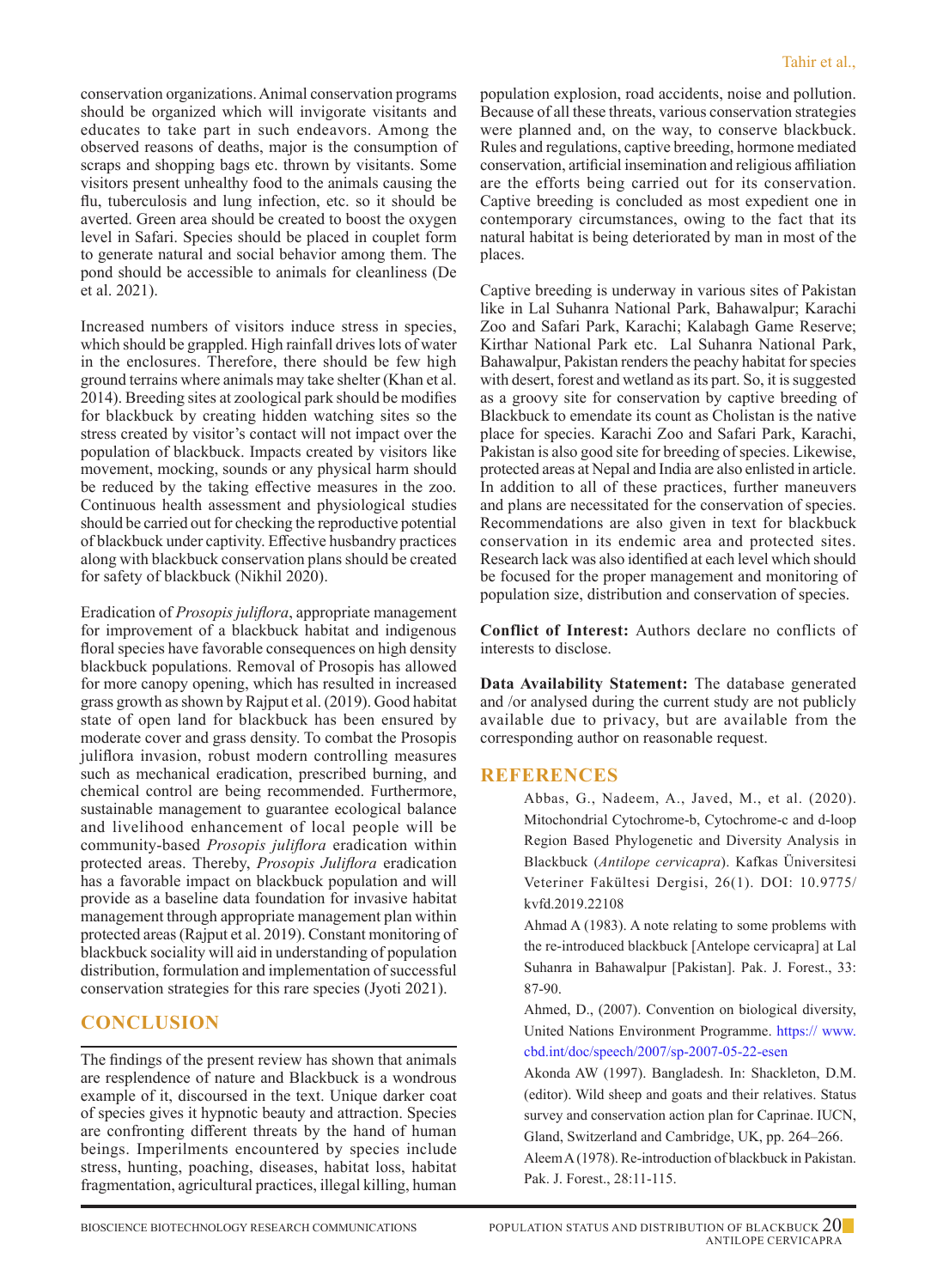Ali Z, Bibi F, Mahel AQ, et al. (2011). Captive Breeding Practices in Pakistan: A Review. J. Anim. Plant Sci. 21:368-71.

ALIC., (1981). Draft environmental profile. The Islamic Republic of Pakistan. USAID/US National Parks Service/US Man and the Biosphere Secretariat. Arid Lands Information Center, Office of Arid Lands Studies, University of Arizona, Tucson.

Arandhara, S., Sathishkumar, S., Gupta, S., et al. (2021). Influence of invasive Prosopis juliflora on the distribution and ecology of native blackbuck in protected areas of Tamil Nadu, India. European Journal of Wildlife Research, 67(3), 1-16.

Avise JC (2000). Phylogeography: the history and formation of species. Harvard University Press, Cambridge, MA.

Bagchi S, Goyal SP and Sankar K (2003). Habitat separation among ungulates in dry tropical forests of Ranthambhore national park, Rajasthan. Tropical Ecology. 44(2):175-82.

Baral HS and Shah KB (2008). Wild mammals of Nepal. Himalayan Nature, Kathmandu. pp. 72-77.

Bashistha, M., Neupane, B. K. and Khanal, S. N. (2012). *Antilope cervicapra* Blackbuck in Nepal: Population Status, Conservation and Translocation Issues of Blackbuck in the Blackbuck Conservation Area, Bardiya, Nepal. LAP Lambert Academic Publishing, Saarbrücken.

Baskaran, N., Ramkumaran, K., and Karthikeyan, G. (2016). Spatial and dietary overlap between blackbuck (*Antilope cervicapra*) and feral horse (Equus caballus) at Point Calimere Wildlife Sanctuary, Southern India: Competition between native versus introduced species. Mammalian Biology, 81(3), 295-302.

Behera, S. K., and Mohanta, R. K. (2019). A survey of the abundance, population structure, and distribution of Blackbuck (*Antilope cervicapra*) using day ground surveys in Berhampur Forest Division, Area, Odisha. Annals of Ecology and Environmental Science, 3(3), 1-4.

Bhaskar, R., Kanaparthi, P., and Sakthivel, R. (2021). Genetic diversity and phylogenetic analysis of blackbuck (*Antilope cervicapra*) in southern India. Molecular Biology Reports, 48(2), 1255-1268.

Bhatta S, (2008). People and Blackbuck: Current Management Challenges and Opportunities. The Initiation., 2(1):17-21.

Bist, B. S., Ghimire, P., Poudyal, L. P., et al. (2021). From extinction to recovery: the case of blackbuck *Antilope cervicapra* from Nepal. Mammal Research, 1-5.

BK, D. B. B., and Awasthi, B. (2018). Seasonal Feeding Ecology of Re-Introduced Blackbuck (*Antilope cervicapra*) in Hirapur Phanta of Suklaphanta National Park, Nepal. The Journal of University Grants Commission, 7(1), 48- 60.

Cade TJ (1988). Using science and technology to

reestablish species lost in nature. Roy. Soc. Ch., pp.279- 288.

Chaudhary, R. B., and Maharjan, M. (2017). Parasitic infection in blackbuck (*Antilope cervicapra* Linnaeus, 1758) of Blackbuck Conservation Area, Bardiya and Shuklaphanta Wildlife Reserve, Kanchanpur, Western Nepal. Nepal Journal of Environmental Science, 5, 9-17. Chauhan NP and Singh R (1990). Crop damage by overabundant populations of nilgai and blackbuck in Haryana (India) and its management.

Chauhan PR (2008). Large mammal fossil occurrences and associated archaeological evidence in Pleistocene contexts of peninsular India and Sri Lanka. Quatern. Int., 192(1):20-42.

Cole NA, Guillot FS and Purdy CW (1984). Influence of Psoroptes ovis (Hering) (Acari: Psoroptidae) on the performance of beef steers. Journal of economic entomology. Apr 1;77(2):390-3.

 Das, U. K., Kar, S., and Pattnaik, S. K. (2018). Forage and feeding ecology of Indian antelope or blackbuck (*Antilope cervicapra*. Linn 1780) in Ganjam district, South Odisha, eastern India. International Educational Applied Research Journal, 2(11), 1-8.

 De, R., Kumar, V., Ankit, K., et al. (2021). Crossamplification of ungulate microsatellite markers in the endemic Indian antelope or blackbuck (*Antilope cervicapra*) for population monitoring and conservation genetics studies in south Asia. Molecular Biology Reports, 48(6), pp.5151-5160.

 Debata, S. (2017). Population size, herd structure and sex ratio of the Blackbuck *Antilope cervicapra* (Mammalia: Cetartiodactyla: Bovidae) in a human dominated area in Odisha, India. Journal of threatened taxa, 9(11), 10953- 10955.

 Department of National Parks and Wildlife Conservation (DNPWC) (2016). Site Specific Conservation Action Plan for Blackbuck in Shuklaphanta Wildlife Reserve, Nepal (2016–2020). Government of Nepal, Ministry of Forest and Soil Conservation, Department of National Parks and Wildlife Conservation, Kathmandu, Nepal., pp. 1-31. Available at: http://www.dnpwc.gov.np.

 Ernest SM (2003). Life history characteristics of placental nonvolant mammals: ecological archives E084‐093. Ecology. 84(12):3402-.

Flach EJ and Sewell MM (1987). Gastrointestinal nematodiasis in blackbuck (*Antilope cervicapra*) at Edinburgh Zoo. The Journal of Zoo Animal Medicine. Jun 1:56-61.

Fraser AF, (2010). The behavior and welfare of the horse. Cambridge University Press, Cambridge, UK. (2) pp. 140.

Guriro A, (2011). Blackbucks: a dying breed in Kirthar? Available at: http://www.pakistantoday.com.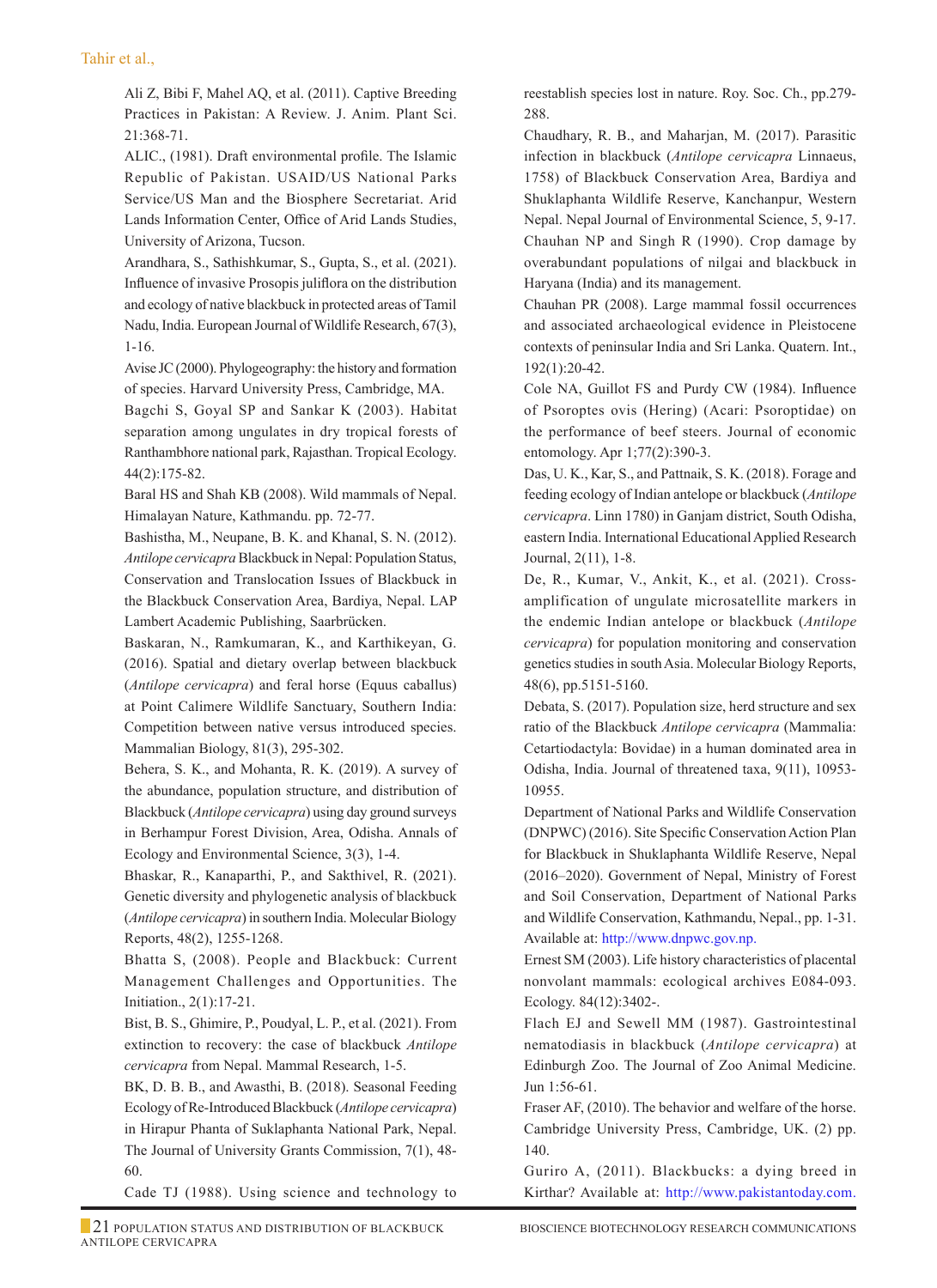#### pk/2011/07/11/blackbucks-a-dying-breed-in-kirthar. (Accessed March 01, 2021).

Gyawali, U., Mandal, R. A., Mathema, A. B., et al. (2020). Assessing the Population Dynamics of Blackbuck, Its Habitat Condition and Peoples Interaction in Blackbuck Conservation Area, Khairapur Nepal. Annals of Archaeology, 3(1), 1-8.

 Imran A (2011). Black Buck Wildlife Centre Bahawalpur. Paki Mag. Available at: https://www.pakimag.com/ tourism/black-buck-wildlife-centre-bahawalpur.html

 Isvaran K (2007). Intraspecific variation in group size in the blackbuck antelope: the roles of habitat structure and forage at different spatial scales. Oecologia. 1;154(2):435- 44.

 IUCN (International Union for Conservation of Nature) (2017). *Antilope cervicapra*. The IUCN Red List of Threatened Species. Version 2021-2. http://www. iucnredlist.org. Downloaded on 20 October 2021.

 IUCN SSC Antelope Specialist Group. (2017). *Antilope cervicapra*. The IUCNRed List of Threatened Species 2017: e.T1681A50181949. https://dx.doi.org/10.2305/IUCN. UK.2017-2.RLTS.T1681A50181949.en. Downloaded on 20 October 2021

Jansen J, (1959). Auchenia glamaand *Antilope cervicapra*, new hosts for some Trichostrongylidae. J. Parasitol., 45: 509.

Jhala YV, (1993). Damage to Sorghum crop by Blackbuck. Int. J. Pest. Manage., 39: 23-27.

Jnawali SR, Baral H, Lee S, et al. (2011). The status of Nepal mammals: the national red list series, department of national Parks and wildlife conservation Kathmandu, Nepal. Preface by Simon M. Stuart Chair IUCN Species Survival Commission The Status of Nepal's Mammals: The National Red List Series.4.

Joseph PP, (2011). Steps taken to save blackbucks. The Hindu. Available at: http://www.thehindu.com/todayspaper/tp-national/tp-tamilnadu/steps-taken-to-saveblackbucks/article1037275.ece (Accessed 18 January 2021).

 Kankane PL, (2013). The Revival Model for Common Property Reserves in the Thar Desert of Rajasthan with Special Reference to their Faunal Components. In Faunal Heritage of Rajasthan, India., pp. 299-307.

 Kankane PL. (2014). Human being as one of the factors for survival of larger mammals in the Thar desert of Rajasthan. Proc. Nat. Sem. Trad. Knowl. & Soc. Prac., pp.241-248. KC, R., and Khanal, L. (2019). High Mortality and Altered Diurnal Activity Pattern of Captive Blackbuck (*Antilope cervicapra*) in Mrigasthali Enclosure, Pashupatinath Area, Kathmandu. Journal of Institute of Science and Technology, 24(2), 49–57. https://doi.org/10.3126/jist. v24i2.27257

Khan AM, Ghaffar A, Farooq U, et al. (2006). Ruminant

fauna from the Tertiary Hills (Neogene) of the Siwaliks of Pakistan. Journal of Applied Sciences.6(1):131-7.

 Khan MZ, Samreen N, Ghalib SA, et al. (2014). Biology and behaviour study of chinkara, cheetal, nilgai, blackbuck and hog deer in captivity in Karachi zoo and safari park. Int. J. Biol. Biotech.11(2-3):341-9.

 Khanal P, Khanal SN, Jnawali SR, et al. (2002). Study on the land use of proposed Blackbuck conservation area, Khairapur, Bardia district, and habitat options for translocation of Blackbuck (*Antilope cervicapra*) at Royal Suklaphant Wildlife Reserve in Kanchanpur district, Nepal. Local Governance Programme United Nations Development Programme, Nepal.

 Khanal, L. (2006). Population status, general behaviors and conservation practices of blackbuck (*Antilope cervicapra*, Linneaus, 1758) at Khairapur, Bardia, Nepal (MSc Thesis). Central Department of Zoology, Tribhuvan University, Kathmandu, Nepal.

 Khanal, L., and Chalise, M. K. (2011a). Population status of blackbuck (*Antilope cervicapra*) at Khairapur, Bardiya, Nepal. Journal of Natural History Museum, Tribhuvan University, 25, 266-275.

 Khanal, L., and Chalise, M. K. (2011b). Impacts of livestock grazing on blackbuck at BCA, Bardiya, Nepal. Special issue published on the occasion of 16th Wildlife Week, 2068; Department of National Parks and Wildlife Conservation (DNPWC), Kathmandu, Nepal. pp. 14-22. Khatri, K., Mohite, J., Pandit, P., et al. (2021). Isolation, Description and Genome Analysis of a Putative Novel Methylobacter Species ('Ca. Methylobacter coli') Isolated from the Faeces of a Blackbuck (Indian Antelope). Microbiology Research, 12(2), 513-523.

 Khattak, R. H., Liu, Z., and Teng, L. (2021). Ex-Situ Conservation of Wild Ungulates in Khyber Pakhtunkhwa Province, Pakistan.

 Komers, P.E. and G.P. Curman, (2000). The effect of demographic characteristics on the success of ungulate re-introductions. Biol. Conserv., 93(2):187-193.

 Kreis HA, (1935). Beitrage zur Kenntnis parasitischer Nematoden. L. Ein neuer parasitischer Nematode aus der Hirschziegen-antilope, *Antilope cervicapra* L.: Trichuris cervicapra, n. sp. Verhandl. Naturf. Gesell. Basel., 46: 59-65.

 Krüger W, (1963). Das Vorkommen von Listeria monocytogenes in den Verschiedenen Silagen und dessen ätiologische Bedeutung. Archiv für Experimentelle Veterinärmedizin., 17(1):181-203.

 Kumar, V., Sharma, N., and Sharma, A. (2017). DNA barcoding of the Indian blackbuck (*Antilope cervicapra*) and their correlation with other closely related species. Egyptian Journal of Forensic Sciences, 7(1), 1-7.

 Kumari, A., Tiwary, R., Kumar, M., et al. (2017). Management of wound in black Buck. Journal of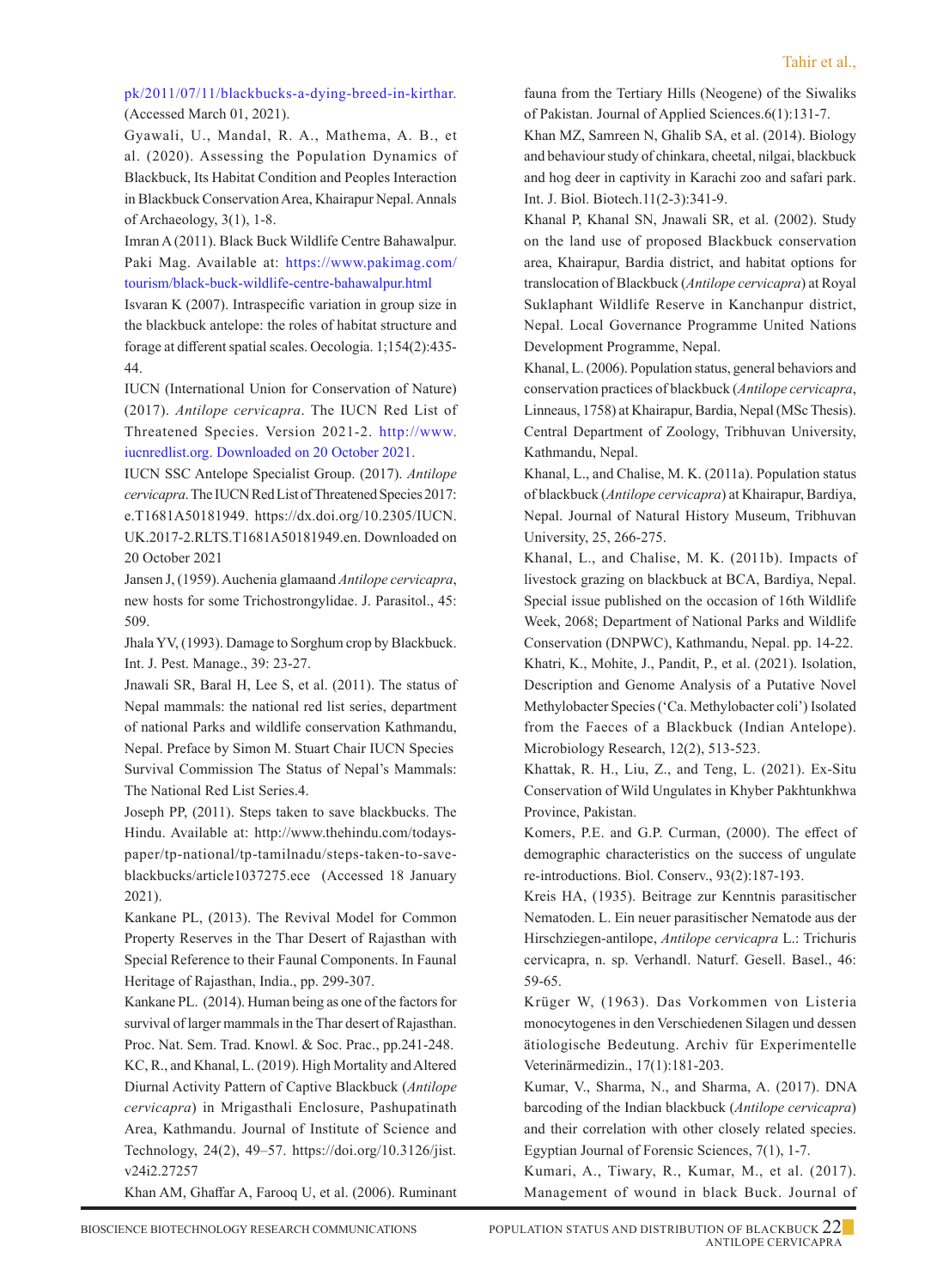Pharmacognosy and Phytochemistry SP1: 507-508 Long JL, (2003). Introduced mammals of the world: their history, distribution and influence. CSIRO Publishing, Collingwood, Australia.pp. 486-487.

 Lydekker R, (1878). Indian Tertiary and post Tertiary Vertebrata:3. Crania of ruminants, Palaeontol. Ind., 10:88–181.

Macdonald DW, (1984). The Encyclopedia of Mammals. New York. Facts on File., 895.

Mahato, A.K.R., and M. Ramakrishna and Raziuddin, (2010). Status, ecology and behaviour of *Antilope cervicapra* (Linnaeus, 1758) in Proposed Community Reserve for Blackbuck, Ganjam District, Orissa, India. Zoological Survey of India., pp. 1-160.

Mallon DP, (2008). *Antilope cervicapra*. IUCN Red List of Threatened Species. International Union for Conservation of Nature (IUCN). Version 2016.2. Available at: www. iucnredlist.org Accessed 18 February 2021.

Mallon DP, Kingswood SC and Antelopes (2004). Part 4: North Africa, the Middle East, and Asia. Global Survey and Regional Action Plans. SSC Antelope Specialist Group, IUCN, Gland, Switzerland and Cambridge, England (4). Masud RM, (1980). Master plan for Lal Suhanra National Park, Bahawalpur-Pakistan 1980 to 1985. National Council for Conservation of Wildlife in Pakistan (NCCW), Islamabad., pp. 55.

Meena, M., and Jaipal, A. K. (2020). A perspective study on seasonal threats of blackbuck, *Antilope cervicapra* in Marwar region of Rajasthan, India. J. Exp. Zool. India, 23(2), 1957-1963.

Meena, M., Jaipal, A. K., and Garg, K. (2020). Crop Damage by the Blackbuck (*Antilope cervicapra*) and other Ungulates in Around Rohat Region, Rajasthan, India. Alochana Chakra Journal, 5, 2866-2875.

Meena, R., and Chourasia, V. (2017). Activity Pattern of Blackbuck *Antilope cervicapra* (Linn) in the Sorsan Grassland. International Journal of Research in Applied Science and Engineering Technology, 5(12), 1560-1564. Meena, R., and Chourasia, V. (2018). Influence of Anthropogenic Activities on Blackbuck Population at Sorsan Region of Baran District, Rajasthan. International Journal of Advance Research in Science and Engineering, 7(2), 463-469.

Meena, R., Saran, R. P., and Chourasia, V. (2017). Population Characteristics, Habitat Availability, Forage Preferences and Threats to the Blackbuck *Antilope cervicapra* (Linn) in the Sorsan Region of Baran, Rajasthan. World Journal of Zoology, 12(3), 53-59.

Mertins JW, Schlater JL and Corn JL (1992). Ectoparasites of the blackbuck antelope (*Antilope cervicapra*). Journal of Wildlife Diseases. 28(3):481-4.

Mirza ZB and Waiz A, (1973). Food availability for blackbuck (*Antilope cervicapra*) at Lal Suhanra Sanctuary,

Pakistan. Biological Conservation.1;5(2):119-22.

Mirza ZB, (1973). Availability of Food for Black Buck *Antilope cervicapra* at Lal Suhanra Wildlife sanctuary Bahawalpur, Pakistan. Biol. Conserv., 5(2):120-146.

Mohammed A and Modse SR (2016). The distribution pattern and population of Blackbuck *Antilope cervicapra* Linnaeus in Bidar, Karnataka. Indian Forester. 142(10):965- 70.

Mohapatra A, (2014). Concept of Biodiversity Conservation in Indian Religion. Proc. Nat. Sem. Trad. Knowl. &Soc. Prac., pp. 161-168.

Mountfort G and Poore D (1968). Report on the second World Wildlife Fund expedition to Pakistan. World Wildlife Fund.

 Nemat A, Ali Z, Ahmad S, et al. (2013). Study of Disease Records of Zoo Animals in Lahore Zoo, Pakistan. The Journal of Animal and Plant Sciences.25(3):483-92.

 Nikhil, S. B. (2020). Faecal Cortisol Metabolites as an Indicator of Stress in Captive Spotted Deer (Axis Axis) and Blackbuck (*Antilope cervicapra*) in India (Doctoral dissertation, University of Nairobi).

Nocon W, (1999). *Antilope cervicapra* (On-line), Animal Diversity Web. Available at: http://animaldiversity. org/accounts/Antilope\_cervicapra/. Accessed April 27, 2021.

 Oza GM, (1988). An Indian Conservational Success: Saving Habitat for the Endangered Blackbuck. Environ. Conserv., 15(2):167-169.

Pant, L., and Joshi, S. P. (2019). Conservation Threats of Re-introduced Blackbuck (*Antilope cervicapra*) in Hirapurphanta of Shuklaphanta National Park, Kanchanpur, Nepal. International Journal of Progressive Sciences and Technologies, 15(2), 24-41.

Patnaik MM, (1964). A note on the helminth parasites of blackbuck (*Antilope cervicapra*). Current Sc., 33:180.

Pilgrim GE, (1937). Siwalik antelopes and oxen. American Museum of Natural History, Bull., 72:729–874.

Pilgrim GE, (1939). The fossil Bovidae of India, Palaeontol. Ind. N. S., 26(1):1–356.

Prakash MM et al., (2015). Hard Ticks Induced Hematological Changes in Blackbuck (*Antilope cervicapra*). Indian Streams Research Journal (ISRJ)., 4. Prashanth, M. B., Saravanan, A., Mathivanan, M., et al. (2016). Conservation of a fragmented population of blackbuck (*Antilope cervicapra*). Current Science, 111(03), 543-549.

Prater SH, (1971). The Book of Indian Animals. Third (Revised) Edition, Bombay Natural History Society, Bombay Society and Oxford University Press, India. (3), pp. 324.

Purvis A, Agapow PM, Gittleman JL, et al. (2000). Nonrandom extinction and the loss of evolutionary history. Science. 14;288(5464):328-30.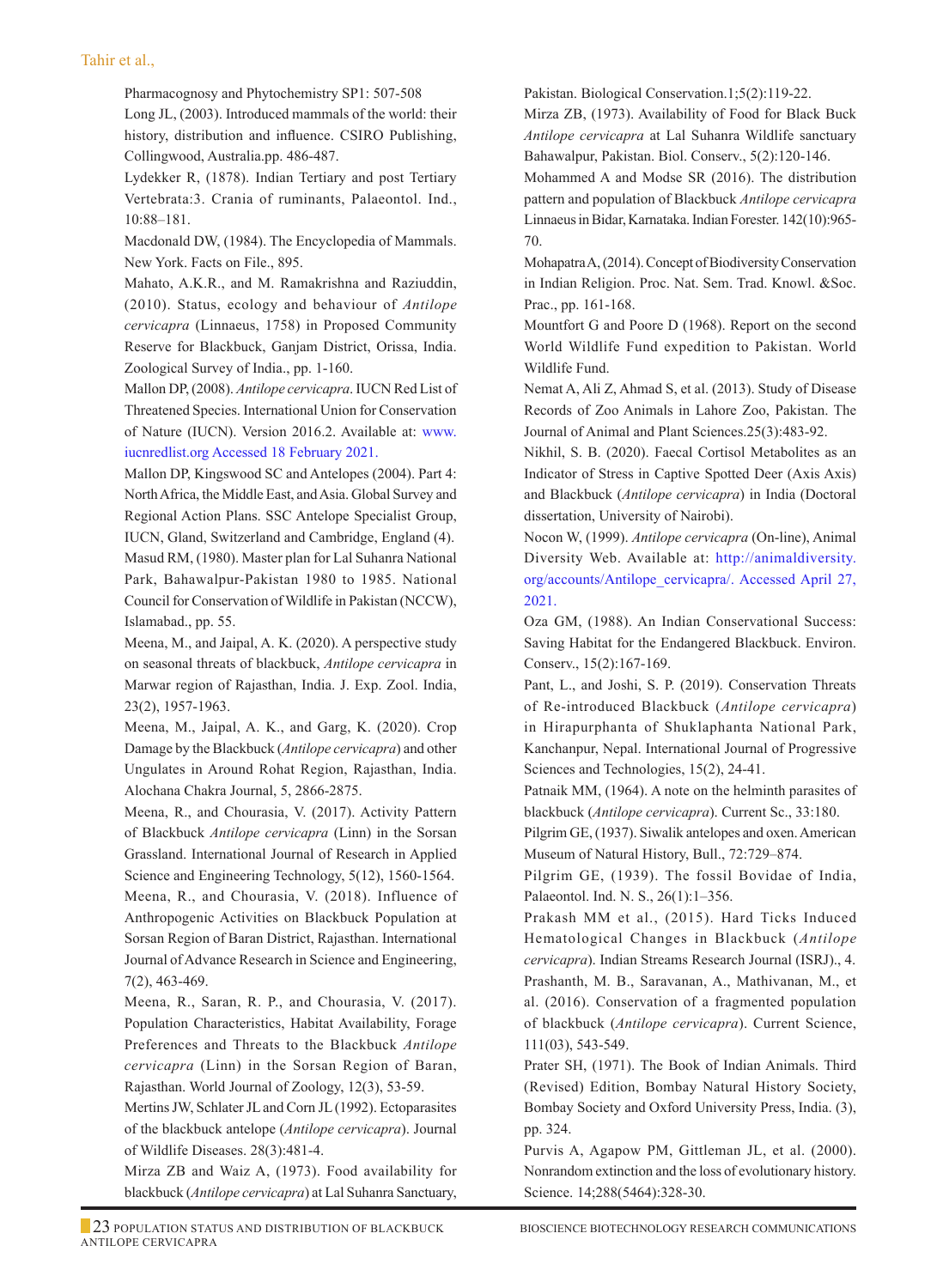Rahbeck C, (1993). Captive breeding – A useful tool in the preservation of biodiversity? Biodivers. Conserv., 2:426–437.

 Rahmani AR and Sankaran R (1991). Blackbuck and Chinkara in the Thar Desert: a changing scenario. Journal of arid environments. 1;21(3):379-91.

 Rahmani AR, (1989). The uncertain future of the Desert National Park in Rajasthan, India. Environ. Conserv., 16:237–244.

 Rahmani AR, (1990a). Distribution, density, group size and conservation of the Indian gazelle or chinkara Gazella bennetti (Sykes 1831) in Rajasthan, India. Biol. Conserv., 51:177–189.

 Rahmani AR, (1990b). Distribution of the Indian gazelle or chinkara Gazella bennetti (Sykes) in India. Mammalia., 54:605–619.

 Rahmani AR, (1991). Present distribution of the blackbuck *Antilope cervicapra* Linn.in India, with special emphasis on the lesser-known populations. J. Bombay Nat. Hist. Soc., 88(1):35–46.

 Rai, D. (2018). Status and ecological aspects of blackbuck, *Antilope cervicapra* (Linnaeus, 1758) through opinion surveys in and around Hisar, Haryana (India). Journal of Experimental Zoology, India, 21(2), 1195-1201.

 Rai, D. (2019). Crowding, group size and population structure of the Blackbuck *Antilope cervicapra* (Linnaeus, 1758) (Mammalia: Cetartiodactyla: Bovidae) in the semiarid habitat of Haryana, India. Journal of Threatened Taxa, 11(9), 14194-14203.

 Rai, JD (2021). Measures of Sociality, Social Organization and Population Structure in Blackbuck, *Antilope cervicapra* (Linnaeus, 1758). Proc Zool Soc 74, 268–279 (2021). https://doi.org/10.1007/s12595-021-00371-9

 Rajagopal T, Archunan G and Sekar M, (2011). Impact of zoo visitors on the fecal cortisol levels and behavior of an endangered species: Indian blackbuck (Antelope cervicapra L.). Journal of applied animal welfare science. 1;14(1):18-32.

 Rajagopal, T., Ponmanickam, P., Chinnathambi, A., et al. (2018). Inter-relationship of behaviour, faecal testosterone levels and glandular volatiles in determination of dominance in male Blackbuck. Indian Journal of Experimental Biology, 56, 781-794.

 Rajput, N., Baranidharan, K., Vijayabhama, M., et al. (2019). Ecological impact of Prosopis juliflora on the habitat conditions of blackbuck in Sathyamangalam tiger reserve, Tamil Nadu, India. Journal of Entomology and Zoology Studies 7(3): 610-615.

 Rangitsinh MK. (1982). Territorial behavior of the Indian blackbuck (*Antilope cervicapra* Linnaeus, 1758) in the Velavadar National Park, Gujrat. J. Bombay Nat. Hist. Soc., 79(2):241-246.

Ranjitsinh MK, (1989). The Indian blackbuck. Natraj

Publishers, Dehradun, India., pp. 1-155.

 Rao, K. P. (2011). Population control by segregation of Blackbucks at Kanpur Zoo. ZOO's PRINT, 26(3), 18- 19.

 Rathore, D. (2017). Blackbuck occupancy in Moyar valley, Tamil Nadu. M. Sc. Environmental studies and resource management. Submitted to Department of Natural Resource. TERI University.

 Rewell RE, (1948). Diseases of tropical origin in captive animals. Tr. Roy. Soc. Trop. Med. Hyg., 42: 17-25.

 Riaz H, N Ahmad and M Aleem, (2012). Dystocia in blackbucks (*Antilope cervicapra*). Pak Vet J, 32(2): 301- 302.

 Rita, K. C., and Khanal, L. (2019). High Mortality and Altered Diurnal Activity Pattern of Captive Blackbuck (*Antilope cervicapra*) in Mrigasthali Enclosure, Pashupatinath Area, Kathmandu. Journal of Institute of Science and Technology, 24(2), 49-57.

 Roberts SJ, (1971). Veterinary Obstetrics and Genital Diseases. Edwards Bros, Ann Arbor, MI, USA. (2), pp. 247-261.

 Roberts TJ, (1977a). The Mammals of Pakistan. Ernest Benn Ltd., London. J. Mammal., 59(2):455-456.

 Roberts TJ, (1997b). The Mammals of Pakistan. Oxford University Press, Walton Street, New York. pp. 525.

 Roberts, T.J., (1997). The mammals of Pakistan. Oxford University Press, New York.

 Roberts, T.J., (2005). Small mammals of Pakistan. Oxford University Press, Karachi.

Sagar, H. S. C., and Antoney, P. U. (2017). Measuring Indian Blackbuck *Antilope cervicapra* (Mammalia: Cetartiodactyla: Bovidae) abundance at Basur Amruth Mahal Kaval Conservation Reserve, Chikkamagaluru, southern India. Journal of Threatened Taxa, 9(7), 10468- 10472.

Saran, R. P., and Meena, R. (2018). Near Threatened to Least Concern: Blackbuck Conservation Efforts from Rajasthan, India. International Journal of Zoology and Applied Biosciences 3 (1): 71-76.

Schaller GB, (1967). The deer and the tiger: a study of wildlife in India. The University of Chicago Press, Chicago, Illinois, USA. pp. 370.

Schaller GB, (1975). Pakistan: Status of Wildlife and Research Needs. Ecological Guidelines for the use of Natural Resources in the Middle East and South West Asia., 133.

Schmidt RE and Toft JD, (1981). Ophthalmic lesions in animals from a zoologic collection. Journal of Wildlife Diseases.17(2):267-75.

Shackleton DM, (1997). Wild sheep and goats and their relatives-status survey and conservation action plan for caprinae. IUCN, Gland (Suiza). Species Survival Commission.